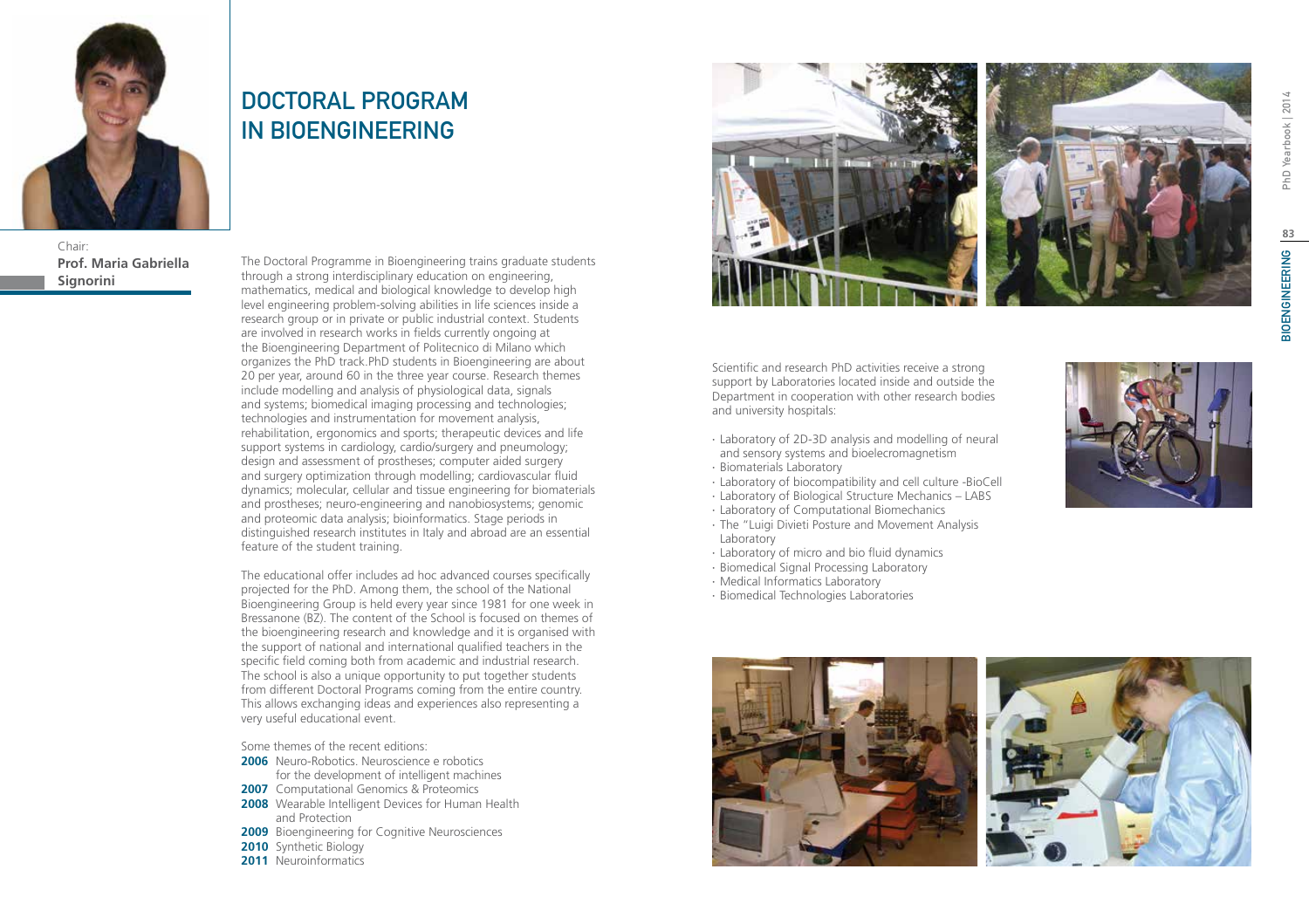The PhD in Bioengineering has an **Advisory Board** which has in charge all the student activities

| <b>ADVISORY BOARD</b>       |                                                |
|-----------------------------|------------------------------------------------|
| Signorini Maria Gabriella   | Politecnico di Milano (Bioengineering)         |
| Aliverti Andrea             | Politecnico di Milano (Bioengineering)         |
| Baronii Guido               | Politecnico di Milano (Bioengineering)         |
| Baselli Giuseppe            | Politecnico di Milano (Bioengineering)         |
| Bianchi Anna Maria          | Politecnico di Milano (Bioengineering)         |
| Biondi Emanuele             | Politecnico di Milano                          |
| Cerutti Sergio              | Politecnico di Milano (Bioengineering)         |
| Cerveri Pietro              | Politecnico di Milano (Bioengineering)         |
| Cimolin Veronica            | Politecnico di Milano (Bioengineering)         |
| Dubini Gabriele             | Politecnico di Milano (Structural Engineering) |
| Faré Silvia                 | Politecnico di Milano (Bioengineering)         |
| Ferrigno Giancarlo          | Politecnico di Milano (Bioengineering)         |
| Fumero Roberto              | Politecnico di Milano (Structural Engineering) |
| Mainardi Luca               | Politecnico di Milano (Bioengineering)         |
| Mantero Sara                | Politecnico di Milano (Bioengineering)         |
| Migliavacca Francesco       | Politecnico di Milano (Structural Engineering) |
| Pedotti Antonio             | Politecnico di Milano (Bioengineering)         |
| Pedrocchi Alessandra        | Politecnico di Milano (Bioengineering)         |
| Pinciroli Francesco         | Politecnico di Milano (Bioengineering)         |
| Ravazzani Paolo             | National Res. Council                          |
| Redaelli Alberto            | Politecnico di Milano (Bioengineering)         |
| Santambrogio Giorgio Cesare | Politecnico di Milano (Bioengineering)         |
| Soncini Monica              | Politecnico di Milano (Bioengineering)         |
| Tanzi Maria Cristina        | Politecnico di Milano (Bioengineering)         |
| Votta Emanuele              | Politecnico di Milano (Bioengineering)         |

The External **Reference Committee** is a fundamental link toward the industrial research, the clinical applications with an european and international perspective.

### External Reference Committee

Prof. Paolo Francescon (Direttore U. O. Fisica Sanitaria, Ospedale S. Bortolo, Dipartimento di Neuroscienze, Vicenza, Italy)

Dott. Emanuele Gatti (Fresenius Medical Care, Bad Homburg, Germany)

Prof. Ferdinando Grandori (Head Istituto Ingegneria Biomedica CNR, Milano, Italy)

Prof. Antonio Malgaroli, Università Vita-Salute San Raffaele, Head of Molecular and Cellular Physiology Lab, Milano, Italy

Dott. Carlo Mambretti (ASSOBIOMEDICA, Milano)

Dr. Ivan Martin (Head of Laboratory, University Hospital Basel, Institute for Surgical Research and Hospital Management, Basel - Switzerland)

The interest toward the activities of the Ph.D in Bioengineering is demonstrated also by the external financing of 3 years PhD Fellowships. Some recent supporters, besides the Bioengineering Department, of our PhD are:

### Scholarship Sponsors

Istituto di Ingegneria Biomedica ISIB e Istituto di Tecnologie Industriali e Automazione ITIA, CNR, Milano.

Fresenius Medical Care, Italy Fondation Leducq, France. IRCCS San Raffaele, Milano, Italy

In 2010 and in 2011 new PhD positions as Executive PhD's have been created. They consist of a special PhD path organized in 4 years and dedicated to PhD candidates that already work in a company/ society.

The Bioengineering PhD opened 3 positions in 2010 (Fraunhofer Institute, Erlangen, Germany; Istituti Ortopedici Rizzoli, Bologna; SKE S.r.l. Milano) and in 2011 (Medtronic SpA, IRCCS Besta, Milano).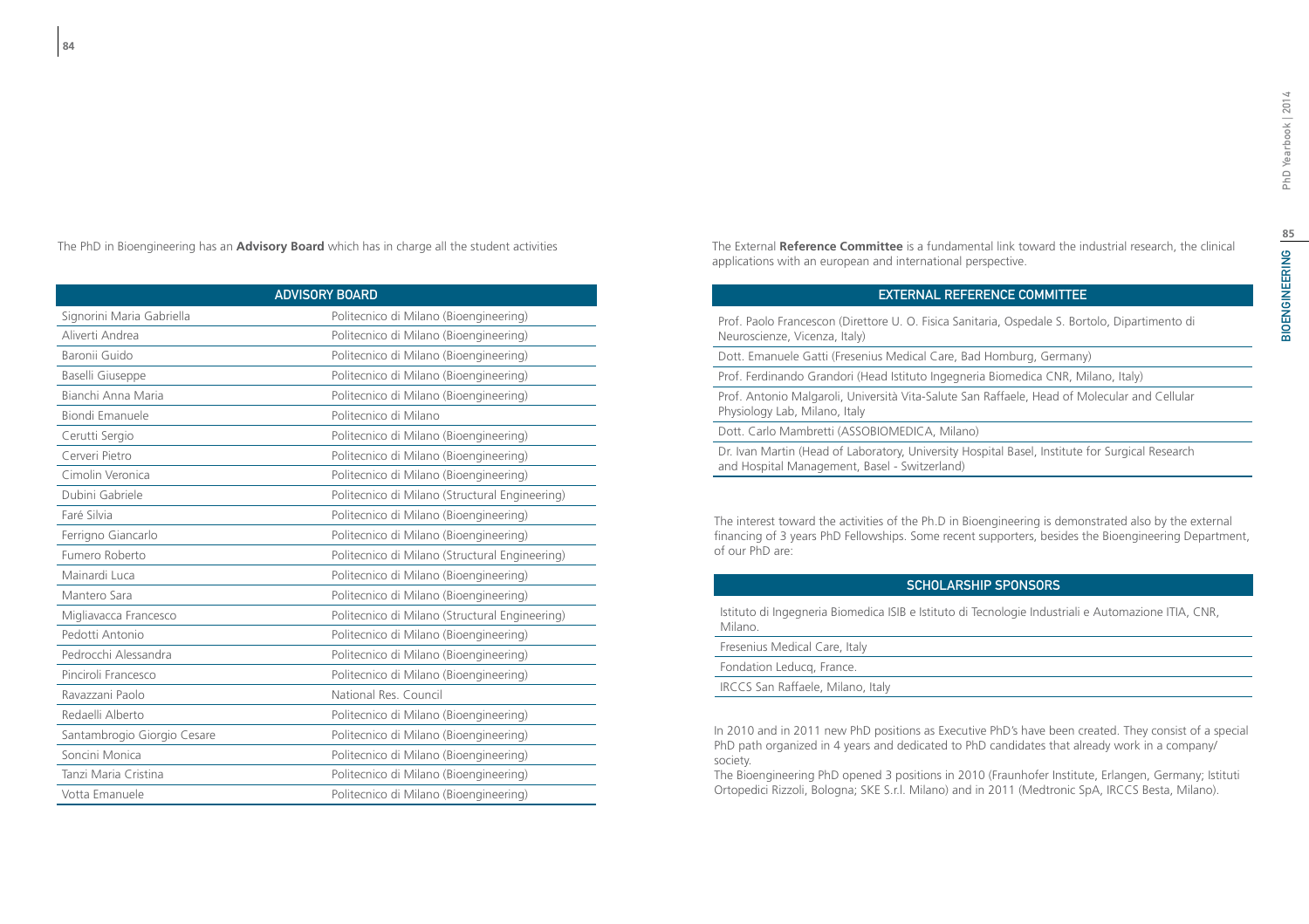## Autonomic regulation of the cardio-respiratory interactions during sleep - Interpretation through a cardiorespiratory system model

### **Ramona Cabiddu -** Supervisor: **Cerutti Sergio**

Cardiovascular rhythmicity is modulated by the autonomic sympathetic and vagal influences; thus, by analyzing the Heart Rate Variability (HRV) signal, it is possible to investigate the autonomic cardiovascular control. Time domain and frequency domain HRV analysis has proven to be a powerful tool in the detection of autonomic dysfunctions in pathological conditions, including pathologies affecting the cardiovascular system. Cardiovascular disease is the leading cause of death in developed countries and, also because of this, researchers have has been widely recognized and focused in recent times on the development of markers for the diagnosis and prognosis of cardiac pathologies and for the cardiovascular risk stratification. Recently, a growing interest has been manifested towards the application of non-linear methodologies of analysis to the HRV signal, which might provide a more insightful description of the HRV dynamics.

In recent years, great interest has been manifested on the cardiovascular control during sleep, also given the evidence that many sleep disorders have been proved to be associated with cardiovascular disorders. Sleep is physiologically characterized by changes in the autonomic regulation of the cardiovascular activity. Evidence suggests a predominant

vagal drive to the heart and a reduced sympathetic tone during non-rapid eye movement (NREM) sleep and an increased sympathetic modulation, with fluctuations between vagal and sympathetic influences, during rapid eye movement (REM) sleep.

### Like cardiac activity, respiration undergoes important modifications during sleep as well, physiologically becoming more regular during deep sleep and more frequent during REM sleep. The association between cardiac and respiratory rhythms evidence exists that it can be impaired by disease affecting the synchronization was observed respiratory system. Also because of this, in recent years the study of the cardiorespiratory coupling has elicited great interest among sleep researchers.

The final dissertation was articulated around two major aims. The first part was devoted to present the results of the clinical studies we conducted to investigate the autonomic cardiac regulation and the cardiopulmonary coupling during sleep on healthy and pathological subjects. The first four studies consisted in frequency domain investigations of HRV and cardiorespiratory coupling during sleep in a population of healthy subjects and in different pathological populations.

The first study, published on *Frontiers in Physiology* under the title "Modulation of the sympatho-vagal balance during sleep - Frequency domain study of heart rate variability and respiration", aimed at assessing autonomic cardiac regulation and cardiopulmonary coupling during sleep in healthy subjects, using spectral analysis of the HRV and respiration signals. In line with previous evidence, results attested a sympathovagal balance shift towards vagal modulation during NREM sleep and towards sympathetic modulation during REM sleep. A higher cardiorespiratory during deep sleep. The second study was performed with the aim to investigate the autonomic control of cardiac and respiratory activities in difficult-to-control asthmatic patients during sleep. Our findings suggest that an impairment of autonomic regulation characterizes this pathology, which leads the sympathetic control to be predominant over vagal control, possibly contributing to the poor quality of sleep observed in these patients. Sympatho-vagal alterations may be related to the severity of the disease and may be useful for better clinical management of patients. The paper from which the third study was extracted, titled

"Heart Rate Variability and Cardio-Respiratory Coupling during sleep in Patients prior to Bariatric Surgery", has been recently published on *Obesity Surgery*. The objective was to determine the relationship among severity of obesity, autonomic cardiac regulation and cardiorespiratory coupling in obese patients during sleep. Results attested reduced HRV and respiration regularity in these patients. A relationship among autonomic impairment and severity of obesity was

found. The fourth study was performed with the objective to investigate the autonomic cardiorespiratory regulation during sleep in elderly patients affected by Obstructive Sleep Apnea (OSA) and to compare these results with those obtained from younger OSA patients. OSA elderly patients presented more pronounced alterations in cardiac autonomic modulation and cardiorespiratory coupling. The last two studies consisted in the application of non-linear methodologies to investigate HRV complexity during sleep in two pathological populations. The first of them aimed at investigating if and how a set of HRV derived parameters change in heart failure patients with respect to normal subjects. Our observations support the hypothesis of a modified cardiovascular autonomic modulation in heart failure patients. The possibility of employing parameters derived from HRV signals recorded during sleep to discriminate normal subjects and heart failure patients is supported by our results.

The second of them was

performed with the aim to analyze HRV complexity during wakefulness and sleep in healthy and obese subjects. Our findings support a central role of excessive adiposity in influencing HRV during sleep and show that HRV complexity is reduced in obesity. The presented studies serve

the purpose of providing a better knowledge of the pathophysiological state in the investigated conditions, a deep understanding of which is fundamental to assist experts in the diagnosis and management of pathologies. In this field, great importance is attributed to the modeling of physiological systems with the aim to realistically simulate the system behavior in physiological and pathological conditions. The PNEUMA model was developed by the researchers of the University of Southern California to meet this necessity. The final part of the work was dedicated to give an interpretations of the experimental results obtained, using the PNEUMA model. A set of simulations were performed with the aim to reproduce the status of the autonomic regulation system observed in our previous studies on healthy subjects and different categories of patients. The objective was to interpret our experimental results and to give a more complete characterization of the cardiorespiratory status in each of the analyzed pathological populations. For all analyzed conditions deviations from the physiological behavior of the cardiorespiratory autonomic modulation and of the cardiorespiratory coupling were observed, and analogous

alterations in the estimated cardiorespiratory parameters were observed.

Our results might represent an interesting starting point to improve the therapeutic strategies currently available for the management of the investigated pathologies. The cardiorespiratory alterations observed in the different pathological populations suggest that the treatment and rehabilitation of the respiratory function are of great importance not only for the restoration of the respiratory function itself, but also for the preservation of autonomic and cardiac functionality.

Available knowledge about the relationships between sleep-disordered breathing and cardiovascular disease remains incomplete. The complex dynamics of the physiological events underlying respiratory instability during sleep make it difficult to distinguish cause from effect. A mathematical modeling approach could make it possible to separate the influences of the interacting physiological mechanisms and to reach a better understanding of how each of them contributes to the complex dynamics of the cardiorespiratory control in different conditions.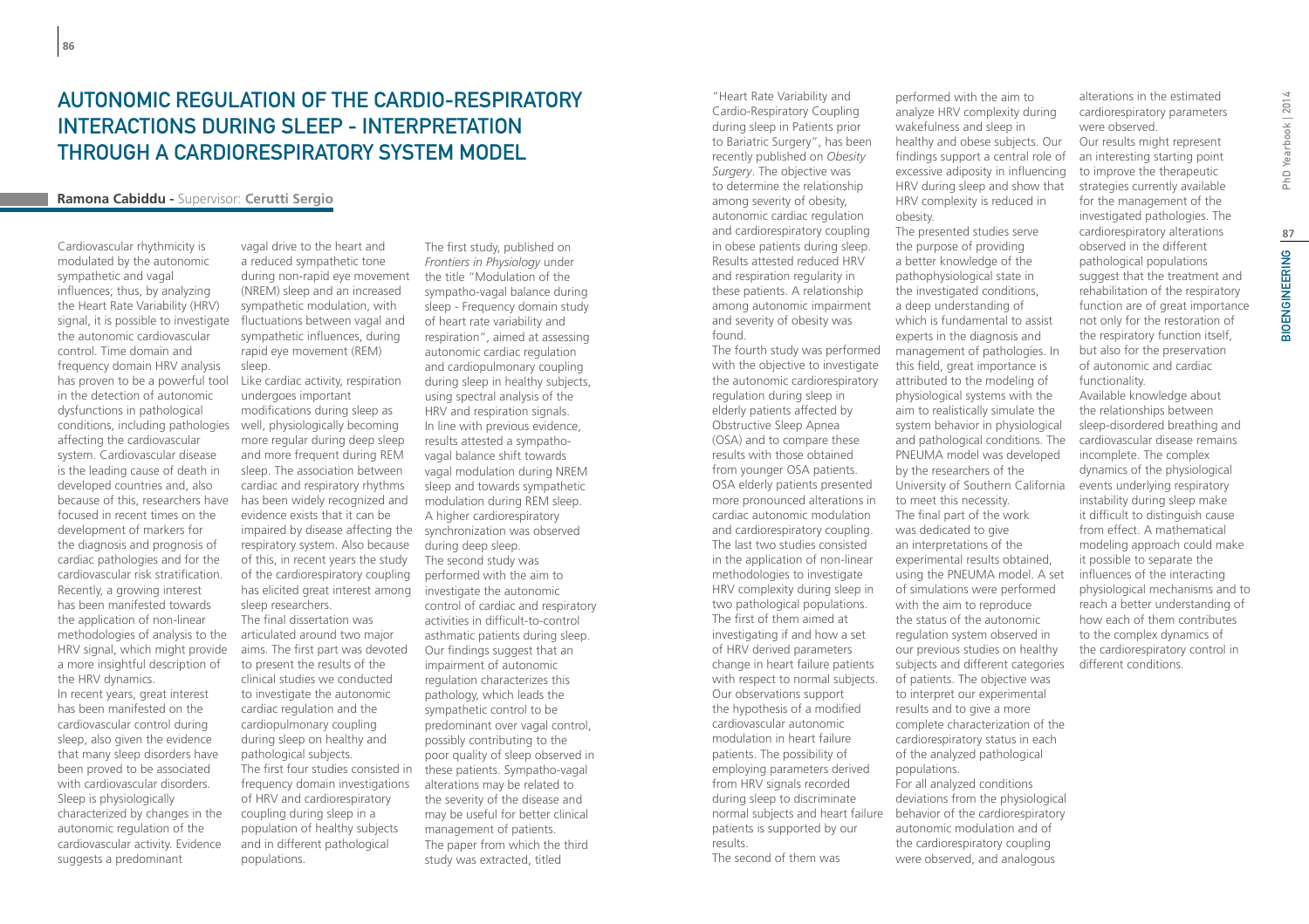**Valentina Ilaria Maria Catto -** Supervisor: **Silvia Fare', Giuliano Freddi**

Bypass surgeries are commonly performed to allow the peripheral or coronary revascularization. To date, the clinical approach for the replacement of small diameter blood vessels (inner diameter (ID) < 6 mm) is the use of autografts, despite the fact that they may not be the optimal solution. Tissue engineering has become a promising approach for vascular regeneration. Although vascular tissue engineering has reached promising results in clinical trials, tissue-engineered vascular grafts (TEVGs) exhibit some drawbacks, such as the regeneration of nonfunctional endothelium, a mismatch between the mechanical proprieties of grafts and natural blood vessels, long manufacturing times. Among available materials for fabrication of TEVGs, natural polymers exhibit good biological performances but usually lack the mechanical properties necessary for *in vivo* implantation. In contrast, silk fibroin (SF) excels for its peculiar mechanical properties and high biocompatibility. The present PhD thesis aims to design, fabricate and characterize innovative scaffolds based on SF for the regeneration of small diameter blood vessels able to overcome the limits of the autografts. Nanostructured electrospun SF (ES-SF) tubular scaffolds with

**88**



**1. Macrographs of the length (A) and the diameter (B) of ES-SF tubes; SEM image of ES-SF tubes (C, scale bar = 5 µm); macroscopic image of retrieved graft after 7 days (D).**

1.5 mm ID were successfully fabricated for the first time (Fig. 1A, B); in fact, 1.5 mm ES-SF tubes are novel SF scaffolds, not yet reported in the literature. Scanning electronic microscope (SEM) analysis showed a homogeneous and random fiber distribution in the nanometric range (Fig. 1C). ES-SF morphology allowed for the *in vitro* adhesion and growth of primary porcine smooth muscle cells (SMCs). Specifically, SMCs seeded on external surface of the ES-SF tubular scaffold were able to migrate inside tubes, reaching the lumen and demonstrating an appropriate scaffold porosity for cell migration. The results obtained by the *in vitro* characterization appear promising for the investigated final application. ES-SF tubes were mechanically characterized, exhibiting appropriate mechanical performance for the specific application. In fact, ES-SF tubes showed higher ultimate tensile strength (UTS) in circumferential direction than anterior

descending human coronary arteries and higher strain at break ( $\varepsilon_{_{\rm b}}$ ) in both directions than human saphenous veins, the gold standard for arterial bypass grafts. Furthermore, the suture retention strength (SRS) was similar to human grafts and the burst pressure (BP), calculated by rearranging the Laplace's law, was higher than the upper physiological pressures, but lower than native human saphenous veins. ES-SF tubes were evaluated *in vivo* in a rat model in the short period. Acellular ES-SF tubes were implanted in the

abdominal aorta of Lewis rats by end-to-end anastomosis. After 7 days, rats exhibited no signs of acute thrombosis and occlusion and the graft lumen showed the absence of aneurismal dilatation and apparent intimal hyperplasia (Fig. 1D). ES-SF tubes allowed the *in vivo* regeneration of a vessel-like structure similar to the native blood vessels, specifically inducing the elastin regeneration that only few TEVGs described in literature



**2. Macrographs of the two-layer SF tube length (A); SEM image of two-layer SF tube (C, scale bar = 200 µm); (C) sketch of the cross-section of two-layer SF tube.**

are able to promote. The *in vivo* favorable interaction between host cells and ES-SF tubes may be due to the combination of SF peculiar properties and the ES technique that allows for the fabrication of porous structures with nanofibers and high surface to volume ratio. These preliminary results showed vessels. Specifically, two-layer that the ES-SF tubes would be promising off-the-shelf scaffolds for the regeneration of small diameter blood vessels. To better mimic the native structure of blood vessels, novel two-layer SF scaffolds were developed by the innovative combination of two techniques, the ES and the gel spinning (GS) (Fig. 2A, B). In particular, two-layer SF tubular scaffolds consisted of an ES-SF tube coated with a GS-SF layer, specifically the ES layer acted as the tunica intima and the GS layer mimicked the tunica media. muscle cells, respectively. Cell-To enhance the endothelial cell adhesion and proliferation, the lumen of the two-layer SF tubes was functionalized with the RGD sequences

(Fig. 2C) by an innovative combination of carbodiimide and diazonium coupling to enhance the efficiency of the RGD functionalization. Two-layer SF tubes were mechanically characterized demonstrating similar or higher mechanical properties than native blood SF tubes showed higher UTS in circumferential direction than anterior descending human coronary arteries and higher ε than human saphenous veins in both directions. Furthermore, the SRS of two-layer SF tubes is in the range of that of human grafts and the two-layer SF tubes demonstrated a BP similar to native human saphenous veins. Two-layer SF tubes were seeded in the lumen and on the outer surface with primary human aortic endothelial cells and primary human aortic smooth seeded scaffolds were *in vitro*  cultured for 7 days in a perfusion bioreactor. The results confirmed the biocompatibility of the twolayer SF tubes and their ability to

support adhesion and growth of primary human cells. The developed single-layer ES-SF and two-layer ES-SF/GS-SF tubes exhibited promising performance for small diameter blood vessel regeneration, in terms of morphological, mechanical and biological behavior.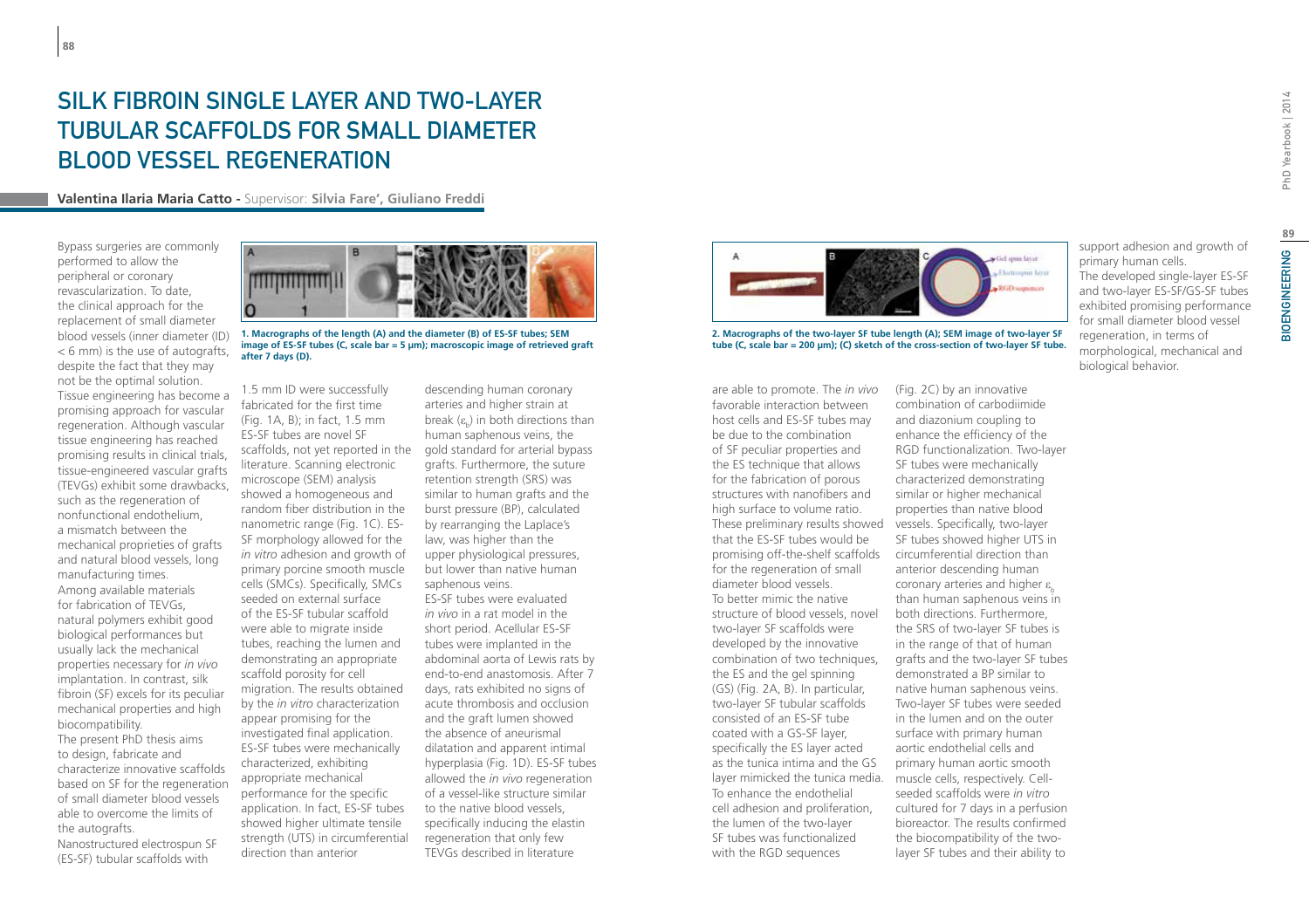## Numerical modeling of hemodynamics in stented coronary arteries

#### **Claudio Chiastra -** Supervisor: **Prof. Francesco Migliavacca**

Coronary heart disease (CHD) is one of the major causes of death and premature disability in developed societies. It is caused by atherosclerotic lesions that reduce arterial lumen size through plaque formation and arterial thickening, decreasing blood flow to the heart and frequently leading to severe complications like myocardial infarction or angina pectoris. PCI, which consists in balloon angioplasty usually followed by stenting, is the most commonly performed procedure for the treatment of CHD. This procedure is still associated to serious clinical complications such as in-stent restenosis (ISR), which is the reduction of the lumen size as a result of neointimal hyperplasia (NH), an excessive growth of tissue inside the stented vessel. The phenomenon of ISR has been partially attenuated by the introduction in 2004 of drug eluting stents, which are able to release antiproliferative drugs with programmed pharmacokinetics into the arterial wall. However, restenosis rate remains higher than 10% when complex lesions (e.g. bifurcation lesions) are treated. The mechanisms and the causes of ISR are not fully understood. In addition to vascular injury caused by device implantation and foreign-body reactions, hemodynamic alterations



**1. Velocity contours and streamlines at the average flow rate in the transversal plane after (a) the main branch stenting and (b) the FKB.**

induced by the stent presence can be associated with NH. Therefore, the study of the fluid dynamics of stented coronary arteries is of extreme importance for a better comprehension of the mechanisms involved in ISR. In this context, the present thesis is focused on the numerical modeling of hemodynamics in stented coronary artery geometries. Indeed, computational fluid dynamics (CFD) allows the investigation of local hemodynamics at a level of detail not always accessible with experimental techniques, calculating fluid flow variables (e.g. wall shear stress – WSS) that can be used as indicators to predict sites where NH is excessive. The thesis is characterized by

three main topics:

∙ *the study of the effect of wall compliance of stented coronary artery models on hemodynamic quantities*. The results of fluid-structure interaction (FSI) models of a straight stented coronary artery were compared to the corresponding rigid-wall models. Two different materials were considered for the stents, i.e. cobalt-chromium and poly-L-lactide. Similar results were found in terms of timeaveraged and instantaneous WSS between compliant and rigid-wall cases. These results indicate that, for idealized models of a stented coronary artery, rigid-wall assumption for fluid dynamic simulations is adequate when the aim of the work is the study of near-wall quantities;

∙ *the comparison, from the fluid dynamic perspective, of different stenting procedures for the treatment of bifurcation lesions.* Rigid-wall fluid dynamic simulations were performed on idealized stented coronary bifurcation models. A hybrid meshing strategy, which uses both tetrahedral and hexahedral elements, was applied for the creation of the meshes in order to reduce the computational costs. Firstly, final kissing balloon (FKB) inflation within provisional side branch (PSB) approach, which nowadays is the preferred

bifurcation stenting strategy, was investigated. Results of CFD analyses highlighted the advantages of FKB in terms of flow pattern and access to the side branch (SB) (Fig. 1), but also its drawbacks in terms of overexpansion of the proximal main branch (MB) (wider region with low and oscillating WSS). Secondly, the different hemodynamic scenarios provoked by PSB performed with a proximal or a distal access to the SB were compared. WSS distribution, velocity and helicity fields were superior for the distal access, giving a quantitative support to the clinical experience that suggests to perform the distal access instead of the proximal one within PSB approach.

Lastly, the double stenting culotte technique was studied, comparing the behavior of a conventional stent with the dedicated stent Tryton (Tryton Medical Inc.). The use of this dedicated device reduced the amount of double metallic layers in the proximal MB, which represents a critical point of the culotte technique. Moreover, fluid dynamic results were found improved in the Tryton-based model. In fact, the particular design of Tryton markedly decreased the areas with low WSS and high relative residence time (RRT);



#### **2. a) Contours of time-averaged WSS (TAWSS) for one imaged-based stented coronary artery model. b) Isosurfaces of local normalized helicity (LNH) at peak flow rate. Positive and negative values indicate counterrotating flow structures.**

∙ *the study of the hemodynamics of image-based stented coronaries.* Two cases of pathologic left anterior descending coronary arteries with their bifurcations reconstructed from computed tomography angiography and conventional angiography were studied, calculating both near-wall and bulk flow quantities. Results of WSS and RRT showed that the regions prone to the risk of restenosis are located next to stent struts, to the bifurcations and to the stent overlapping zone (Fig. 2a). Looking at the bulk flow, helical flow structures were generated by the shape of the vessel upstream from the stented segment and by the bifurcation (Fig. 2b). Helical

recirculating microstructures were also visible downstream of the struts.

Moreover, reconstruction methods of *in vitro* and *in vivo* stented coronary models for CFD simulations were developed starting from optical coherence tomography (OCT) images. OCT is a promising tool to reconstruct 3D geometries, due to its high spatial resolution and the possibility to detect both the stent and the vessel. Although the developed methodology is preliminary, it represents a first step towards the semi-automatic creation of image-based stented coronary models for CFD simulations.

In conclusion, the main achievements of this thesis are the following: (1) the implementation of a FSI model of a stented coronary artery; (2) the development of a hybrid meshing strategy for reducing computational costs of CFD simulations; (3) the fluid dynamic assessment of different stenting procedures for the treatment of coronary bifurcations; (4) the hemodynamic analysis of image-based models of stented coronary models which replicate a real stenting procedure; (5) the development of reconstruction methods of stented coronary models from OCT images.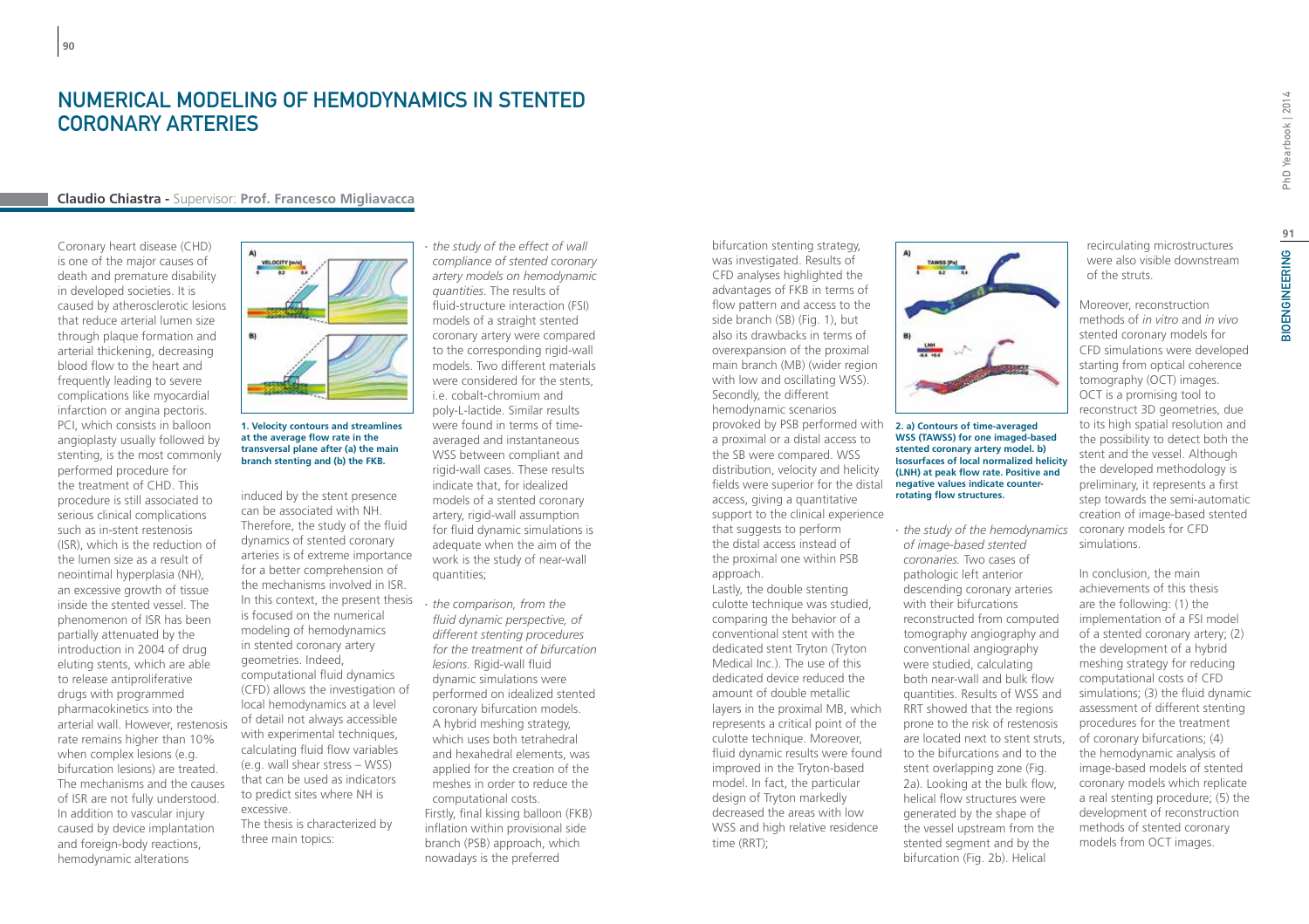**92**

# High Level Control of Robot Behavior in **NEUROSURGERY**

#### **Mirko Daniele Comparetti -** Supervisors: **Prof. Giancarlo Ferrigno, Elena De Momi**

Surgery is a very complex task that is performed by humans in tough conditions: stress and, eventually, reduced working space, can make the task more and more complex. In order to assist the surgeon during the intervention, engineering research in the converging measurement, computer graphics and biomedical fields led to the development of Computer Aided Surgery (CAS) techniques. This is a set of methods that can assist the surgeon starting from the pre-operative phase to the intra-operative phase, providing tools to check, during the intervention, the correctness of the procedure through visual feedback on the medical images or augmented reality. This can be done using the diagnostic images, performed prior to the intervention on which the surgeon plans the surgical procedure, after a proper registration with the intraoperative reality. CAS procedures were introduced

at the beginning of the 1990's, but the basic concepts here used were already introduced in the surgical practice with different devices. One of these was the stereotaxic frame, introduced in the beginning of 1900; it is a device that is fixed on the patient's head and allows the insertion of straight instruments (i.e. electrodes or

probes for biopsies and localize drug delivery) using a Cartesian Coordinate Frame defined by the frame itself, after properly mounting and aligning it with anatomical landmarks. In the last decades, robotics increased its role in surgery: Computer and Robot Assisted Surgery is an extension of the concept of CAS in which there is to the current situation in the the interaction with the patient through the use of a robot arm. The use of robots in surgery is a valid tool to aid the action of the surgeon, providing an active support along with the provided by CAS. Anyway, the robotic device cannot substitute completely the surgeon, but it can be used exploiting its features in order to increase the possibility of the surgery and alleviate difficulties, also providing the surgeon with information that can be used to improve the performances of the treatment. The robotic assistant have to act according to the needs of the surgery and the surgeon, as an intelligent transparent operator which ensures an higher accuracy and a better performance, with by reducing the fatigue to the human operator and providing a reliable way to verify and improve the accuracy of the procedure.

increased number of information two steps by properly enabling/ respect to traditional techniques, architecture triggers the proper In this thesis, the aspects of high encoders and an external tracker level control of a robotic device for neurosurgical intervention was studied and an architecture (presented in figure) to manage a robotic system during the execution of the workflow of the intervention was developed in order to change the parameters and control modes in a semi-automatic way, according OR, the step of the intervention and the surgeon's needs. In detail, the work was focused in the definition of a set of Finite State Machines (FSMs) that can manage the transitions between disabling the control modes and parameters without causing unpredictable movements and glitches of the robot, which is close to the patient. For doing so, a simplified surgical procedure was designed in which the robot exploits all the possible control modes foreseen in the different step of the procedure: 1) autonomous movement, 2) cooperative control, and 3) tele-operated control; the user, though a proper User Interface, makes the request to switch to the following step and the control smooth transition on the FSM, towards the desired state. To test the architecture, this procedure was repeated 19 times and the data from both the robot

were recorded and the positions before, during and after the event were compared among each other to identify differences related to an undesired movement of the robot arm; the study was also performed on the first three derivatives of those signals.

In this thesis, also controllers to move, with a great accuracy, a tool carried by a robot towards a pre-calculated target pose in space were developed and tested; this procedure, called targeting, was studied with a target 1) that doesn't move in space, and 2) that can change its proving the robustness of the pose in time.

In case of a static target, the developed algorithm uses an external localizer to measure the accuracy of the position and, based on that, to iteratively An algorithm to follow correct the pose of the tool until the accuracy requirements are satisfied; studies on the final accuracy and convergence performances of the algorithm were carried out to verify that the algorithm satisfies the requirements of the intended surgical application. The test showed that the algorithm ensures an accuracy level that satisfies the neurosurgical requirement of 1mm maximum error on the target inside the brain within a limited number of iterations; the convergence study identified the limits on the by the robotic arm. In order possible perturbations of the



**1. The robotic architecture: the robot (1) can be controlled through a master device (2) to perform an operation using a surgical tool (3)**

transformation matrices involved in the complete kinematic chain, algorithm and its applicability with the noise ranges provided by the commercially available measurement systems and robotic arms. a moveable target was implemented in the developed architecture using an external localization system to track the position of the target and the current pose of the tool. At each time frame, the new pose for the robot that brings the tool on the target is calculated and then the trajectory towards the target itself is sampled in the robot controller internal cycle rate using a trapezoidal velocity profile that constraints the accelerations and maximum velocities to the ones allowed to measure the performances

of the algorithm, tests were performed by defining the trajectory of the target 1) on a circle as a function of frequency and diameter, and 2) on a parabolic movement as a function of the acceleration and velocity on the trajectory. All the developed algorithms were tested in the scope of the EU funded projects for brain surgery ROBOCAST (FP7- ICT-2007-215190) and ACTIVE (FP7-ICT-2009-6-270460), aimed at developing integrated solutions to assist the surgeons during the intervention. Those activities address the creation of the OR of the future, in which the clinical staff, sensors and the robotic assistants will share the stage with a context-driven surgical workflow that adapts the behavior of the devices without requiring a massive intervention of the human operator.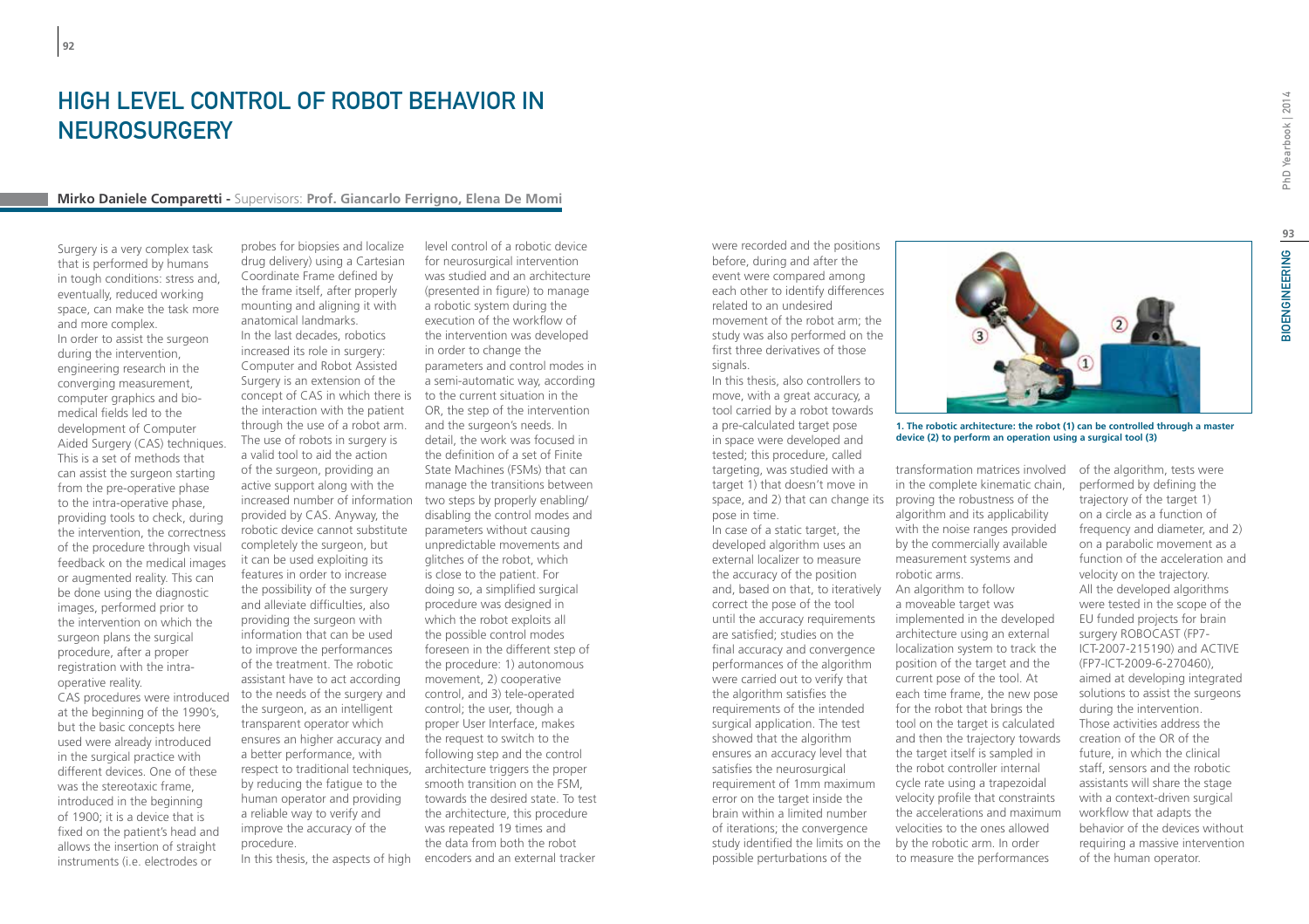## Dynamic cardiovascular control of arterial blood pressure and heart rate in response to central volume variations and anesthesia

#### **Guadalupe Dorantes Mendez -** Supervisors: **Manuela Ferrario**

The arterial and cardiopulmonary baroreflexes are important mechanisms for short-term blood pressure regulation, and there is evidence about the clinical relevance of the analysis of these mechanisms. Maintenance of arterial blood pressure (ABP) to prevent hypotension and preservation of organ perfusion are the main challenges faced by the clinicians during hemodynamic monitoring in major surgery as well as in the intensive care unit. In this context, the aim of this thesis is to assess arterial and cardiopulmonary baroreflexes during perioperative maneuvers through mathematical models, in order to provide quantitative indices that may contribute to the characterization of hemodynamic status of patients and give additional information that could help, for instance, to support the decision making process of anesthesiologists, constantly faced with the challenge of identifying the optimal strategy to stabilize volumes and pressures during surgery.

The maneuvers that were explored in this thesis were oriented to study alterations due to anesthesia and variations in central volume during major surgery. In addition, baroreflex responses to a lower body negative pressure (LBNP) procedure before and after long

duration bed rest were studied. LBNP represents a physiological model of hemorrhage, i.e. a decrease in venous return, whereas long duration bed rest is a model of cardiovascular deconditioning. The novel contribution of this thesis lies therefore on the analysis approaches used to assess arterial and cardiopulmonary baroreflexes from non invasive or minimally invasive recordings and in the application to different experimental conditions.

### **Arterial baroreflex control during anesthesia induction**

In this study, the causal interactions between heart rate (HR) and ABP in patients undergoing general anesthesia were quantified. The analysis of baroreflex sensitivity (BRS) through a mathematically rigorous procedure in the perioperative period could result in the availability of additional information to guide anesthesia in uncontrolled hypertensive patients, which are prone to a higher rate of hypotension events occurring during sedation.

Non hypertensive (NH) and chronic hypertensive (CH) patients undergoing major surgery were enrolled in the study. A Granger causality test was performed to verify the causal relationship between RR

and four different mathematical methods were used to estimate the BRS. Three different surgical epochs were considered: awake, post-induction and post-intubation. A comparison of BRS trends in CH patients with respect to NH patients was performed as well. In NH patients, propofol administration caused a decrease in ABP, due to its vasodilatory effects, and a reduction of BRS, while HR remained unaltered with respect to baseline values before induction. A larger decrease in ABP was observed in CH patients when compared to NH patients, whereas HR remained unaltered and BRS was found to be lower than in the NH group at baseline. **Arterial and cardiopulmonary baroreflex control on heart** 

# **rate**

In this second study, the role of arterial and cardiopulmonary baroreflex control on HR was quantified, in particular the sympathetic mediated and respiratory sinus arrhythmia mediated heart rate variability (HRV) responses to mild, rapid onset and short duration LBNP cycles, and secondly the possibility of "reverse" Bainbridge reflex by black box modeling of HRV was investigated.

and systolic blood pressure (SBP), ABP, a previous mathematical In order to explain short term control mechanisms of HR and model of hemodynamic variability for the description of arterial control of circulation by neural and non neural regulatory levels of LBNP, which is more mechanisms was improved by including the relationship between central venous pressure (CVP) and RR. The data analyzed in this study are a subset of data collected during the Women's International Space Simulation for Exploration (WISE-2005). The subjects underwent LBNP maneuver with increasing levels (from 0 up to -30 mmHg). The experiment was completed once before entry into bed rest and then repeated again on day 50 of head down bed rest (HDBR). CVP was progressively decreased with increasing LBNP intensities in both conditions (pre-HDBR and during HDBR), whereas HR significantly increased only during HDBR at high LBNP intensities, as expected. The analysis of the impulse response of the transfer function between CVP and RR showed that the "Reverse" Bainbridge effect was elicited during mild LBNP cycles, but its limited relevance tends to disappear in the presence of cardiovascular deconditioning due to prolonged bed rest.

These results show how the rapid onset of mild LBNP does involve the cardiopulmonary baroreflex in mediating the regulation of vascular resistance, For the study of the and also affects HR according to a "reverse" Bainbridge mechanism; however, this small contribution tends to become even smaller in simulated weightlessness conditions. Finally, a decrease in low frequency (LF) component of BRS gain with increasing levels of LBNP was found before and

on day 50 of HDBR, suggesting a progressive impairment of arterial baroreflex with high relevant with the combined effect of bed rest.

#### **Cardiopulmonary baroreflex control of afterload and heart contractility**

In the third study, an analysis was carried out to disentangle the contribution of cardiopulmonary baroreflex control of afterload and heart contractility in two different protocols with different signals recordings and settings in order to study the effects of central volume variations. Two identification models were

applied for the prediction and for the spectral decomposition of beat-by-beat fluctuations of stroke volume (SV) and pulse pressure (PP), as an extension of a previously proposed model. PP signal was used as a surrogate of SV.

In the first setting of volume unloading, data from subjects that participated in the LBNP experiment before and during HDBR were analyzed. Estimated gain of cardiopulmonary baroreflex control of ventricular contractility decreased as was expected by a reduction in venous return, in both conditions (before and in HDBR), but only in some subjects, with no significant differences. hemodynamic response to an increase in venous return, i.e. volume loading, fluid infusion maneuver was analyzed in patients undergoing major surgeries. A significant decrease in the mean value of RR interval

after fluid infusion revealed a possible Bainbridge reflex,

tachycardia; however, no significant changes were found in the frequency domain to have conclusive findings. The increase of gain of cardiopulmonary baroreflex control of ventricular contractility, hinted that the cardiopulmonary baroreflex enhanced ventricular contractility to improve cardiac performance when the circulating volume was increased, but this trend was observed only in some patients. The significant increase in the contribution of CVP to PP variability prediction after fluid infusion suggests that the role of cardiopulmonary baroreflex control on ventricular contractility increases with fluid infusion maneuver, whereas the role of afterload modulation of cardiac ejection decreases.

i.e. hypervolemia-induced

#### **Conclusion**

The results illustrated in this thesis showed that the assessment of arterial and cardiopulmonary baroreflexes may provide useful information that could be used as a powerful tool in hemodynamic monitoring of patients. Quantification of contribution of the role of baroreflexes could provide additional information to interpret variations of central volumes under stress conditions such as anesthesia and clinical maneuvers, and could aid in the administration of the proper therapy to ensure hemodynamic stability and to prevent unexpected and potentially harmful blood pressure drops. However, future studies and clinical protocols are needed in order to standardize and validate these results in a larger population.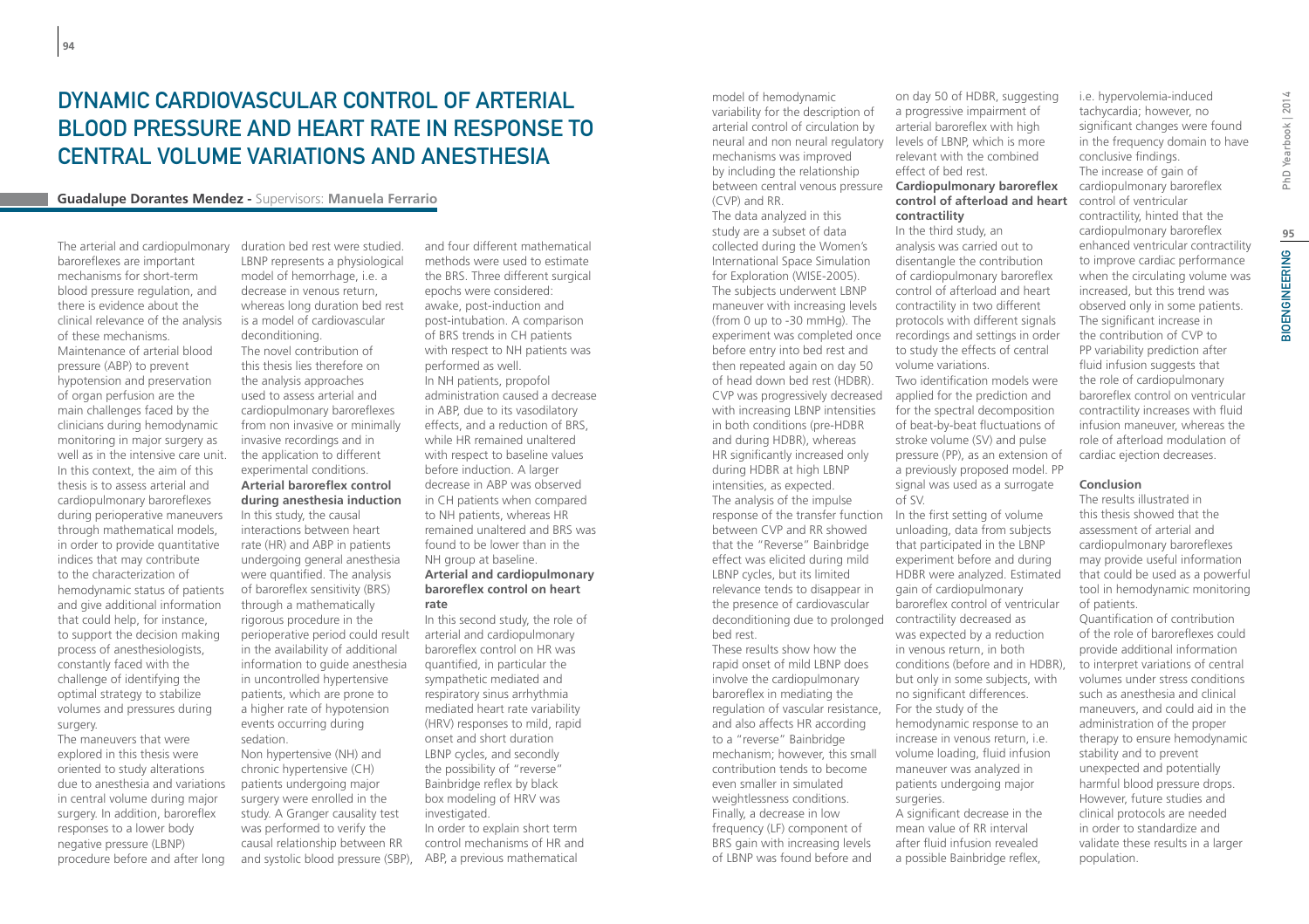# Image-guided management of uncertainties in scanned particle therapy

### **Giovanni Fattori -** Supervisor: **Prof. Guido Baroni**

In modern medicine, ionizing radiation represents an important option for selective tumor cells sterilization. The use of particles for external beam radiotherapy is a recent breakthrough technological achievement, potentially increasing the tumor control ratio by coupling the highprecision delivery with doseescalated protocols. However, uncertainties in alignment procedures and organ motion due to patient physiology undermine the correspondence of planned and delivered dose distributions, likely resulting in poor treatment outcomes. This aspect is emphasized in particle treatments, where the high sensitivity to density variations along the beam path would result in severe dose inhomogeneity. The effective spread of particle therapy treatments is driven by the technological advances in computer-assisted therapy that are required to manage the intrinsic sensitivity to targeting uncertainties.

**96**

This work is a technological contribution towards the development of advanced procedures for image-guidance in particle therapy, aiming at enhanced setup control capabilities in the treatment of static and moving tumors. Advanced setup control in radiotherapy



**1. Custom robotic imaging system installed at CNAO**

The envisaged strategy for patient setup and monitoring comes. The merges anatomical information and uncertainties inherent to the stage stage ized in coming from in-room X-ray treatment process. The actual setup setup setup imaging with continuous optical monitoring of surface eam path surrogates, acting as redundant Oncologica (CNAO) in Pavia and the Subspace methods. With the Krylov subspa non-invasive geometry check ffective during the whole treatment. Setup errors in a number of The imaging part consists of a The imaging part consists or a the different inactions or stationary<br>six axes articulated arm mounted tumors. A critical review of the the raster of the raster on the room floor equipped because deformance was<br>grid. This is in the room floor equipped before particle numbers between ratios of the change of particle numbers between radius of the change of the change of the change o with a custom C-arm tool, ge the constrainting a diagnostic kV X-ray effect of such uncertainties consumer the number of patients treated per day. The main targeting source and an amorphous-silicon sin the treatment of head some with with compare with we did not obs<br>Some that panel detector (Figure 1) some chordoma with carbon ion flat panel detector (Figure 1). The image-based treatment geometry verification is based on dedicated in-house developed guidance software featuring 2D/3D registration from double planar ntrol kV-images or 3D/3D alignment This study allowed us to move informed informed to the objective function o<br>Succession of RBE-weighted and objective function of the objective function of the contract of the objective fu by acquiring in-room volumetric cone beam CT. The optical tracking systems (OTS) adopted in this project sulting butter and monitoring clinical outcome is affected by the treatn There alternative integrity with Continuous and technology installation at the time investment of intra-mactionally and the density optical monitoring of surface Centro Nazionale di Adroterapia and moving targets of compar dose a mon-invasive geometry check a reported millimeter scale residual and stresse and the seculture of a provided, assessing the dose that with a custom C-arm tool, the provided, assessing the dose beams. Observed geometrical conclusions of particle numbers and conclusion of particle numbers of particle numbers of particle numbers of particle numbers of particle numbers of particle numbers of particle numbers of part turient of the particle in the particle in the particle in the particle numbers with the particle is the particle of the particle is the particle in the particle is the particle in the particle in the carbon in the carbon

solutions designed for infrared motion capture in human gait analysis. The bundle setup inclusive of multiple tele-video cameras (TVC) and software tools for 3D reconstruction of **Figure 2. Plan no 299. Plan no 299.** Spherical markers in free motion of its algorithms and its algorithms as function of its algorithms and iteration of its algorithms as function of its algorithms as function of its steps (left hand side) and side of the side of time (right hand side of the side of time (right hand side of time (right hand side of time (right hand side of time (right hand side of time (right) DVH (left hand side of ti application for frameless  $\blacksquare$ stereotactic setup verification in radiotherapy based on surface fiducial markers. Despite the adoption of For the sake of completeness we additionally present the Levenberg–Marquardt logy explores the minimization of the number of the number of the number of iteration and the number of iterations are the number of iterations and the number of iterations are the number of iterations are the number of it and procedures aiming at pondence<br>
red dose in The envisaged strategy for the maximal accuracy, the interest provices uncertainties inherent to the treatment process. The actual technology installation at the Oncologica (CNAO) in Pavia setup errors in a number of treatment fractions of stationary observed performance was chordoma with carbon ion mismatches were implemented in the patient imaging dataset and considered for simulated treatment delivery (Figure 2). This study allowed us to move from merely geometrical setup assessment of biological dose effects of such errors thus

are commercial off-the-shelf





software, extending its

ion therapy were implemented, i.e. gating and beam tracking. Few percent dose discrepancy between motion compensated and static irradiation were measured providing film and ionization chambers

The design and experimental verification activities of a comprehensive framework for image guidance in scanned

measurements. Conclusion

**2. Simulation of carbon ion treatment** the i **of head chordoma in presence of** and motion in a CT-slice (right hand side). Only results of CGFR optimization are shown. Only results of CGFR optimization are shown. Only results of CGFR optimization are shown. The shown **uncertainties.**<br> **uncertainties.** 

minity at the same of complete of complete the same of completeness we addition that the leven berger of complete the leven berger of complete the leven berger of complete the leven berger of complete the levenberg–Marquar treatment quality, the current of item is affected by the number of iteration were investigated. As far as far as far as far as far as far as far as far as far as far as far as far as far as far as far as far as far as far stage of technology for patient were<br>inherent to the stage of technology for patient soft setup verification. nstallation at the **Cholesky Cholesky Cholesky Cholesky decomposition** 4D t moving targets CNAO) in Pavia and the Subspace the iterative methods. When the CNAO in Pavia imeter scale residual and the computation of approximate by a factor of the control of approximate by the contr in a number of **which is by farmer in the usage of the usage of the usage of the usage of LMM** in a number of  $\mathbf{r}$ ns of stationary external the treatment planning and delivery, lesion tical review of the state of the effective clinical treatment of 3). Two competing motion formance was **noting the strategies** correctly moving lesions with active beam mitigation strategies currently Francisco could potential consuming the number of patients treated per day. The number of patients treated per day. The number of patients treated per day. The number of patients treated per day. We examine the number of p main reason is the need to deal independent plans and independent plans and independent plans and independent of  $\frac{1}{2}$  and  $\frac{1}{2}$  and  $\frac{1}{2}$  and  $\frac{1}{2}$  and  $\frac{1}{2}$  and  $\frac{1}{2}$  and  $\frac{1}{2}$  and  $\frac{1}{2}$  a Fluctuations in the motion of head<br>
ent of head by with deviations in the motion patterns at the treatment time with respect to the treatment planning condition, as resulting t imaging dataset **the task for the optimization** of the task from the patient specific interand intra-fraction variability. The particle numbers with the particle numbers with the particle numbers of scanned carbon in the particle numbers with the particle numbers with the particle numbers of scanned carbon in th The real-time integration of information coming from different motion monitoring and imaging systems in the treatment room is a necessary requirement for  $t_{\text{inter}}$  are extremely large  $\frac{1}{2}$  and  $\frac{1}{2}$  and  $\frac{1}{2}$  are  $\frac{1}{2}$  and  $\frac{1}{2}$  and  $\frac{1}{2}$  are  $\frac{1}{2}$  and  $\frac{1}{2}$  and  $\frac{1}{2}$  are  $\frac{1}{2}$  and  $\frac{1}{2}$  are  $\frac{1}{2}$  and  $\frac{1}{2}$  are  $\frac{1}{2}$ every iteration setup verification. The system of linear equations has to be solved. So we shall the system of  $\sim$ 

OPTICAL

**3. Concept of the integrated framework for optical driven beam tracking and installation at GSI Helmholtzzentrum für Schwerionenforschung during the experimental session with breathing phantom.**

ion beam therapy is reported. The described technologies have a high impact on clinical activities in particle radiotherapy treatments at CNAO. At this institution the system is installed and daily used for automated setup verification and management of geometrical uncertainties. Overall, the innovations proposed in this work can improve the quality of care for oncological patients undergoing advanced radiotherapy treatments, ensuring high standard in setup control and verification.

motion-correlated or motioncompensated irradiation strategy. To this end, algorithms for breathing motion analysis were included in the OTS functionality to the delivery of 4D treatment plans. The proof of concept was experimentally demonstrated relying on breathing phantoms mimicking the correlated motion of a lung lesion and patient thorax (Figure under investigation for scanned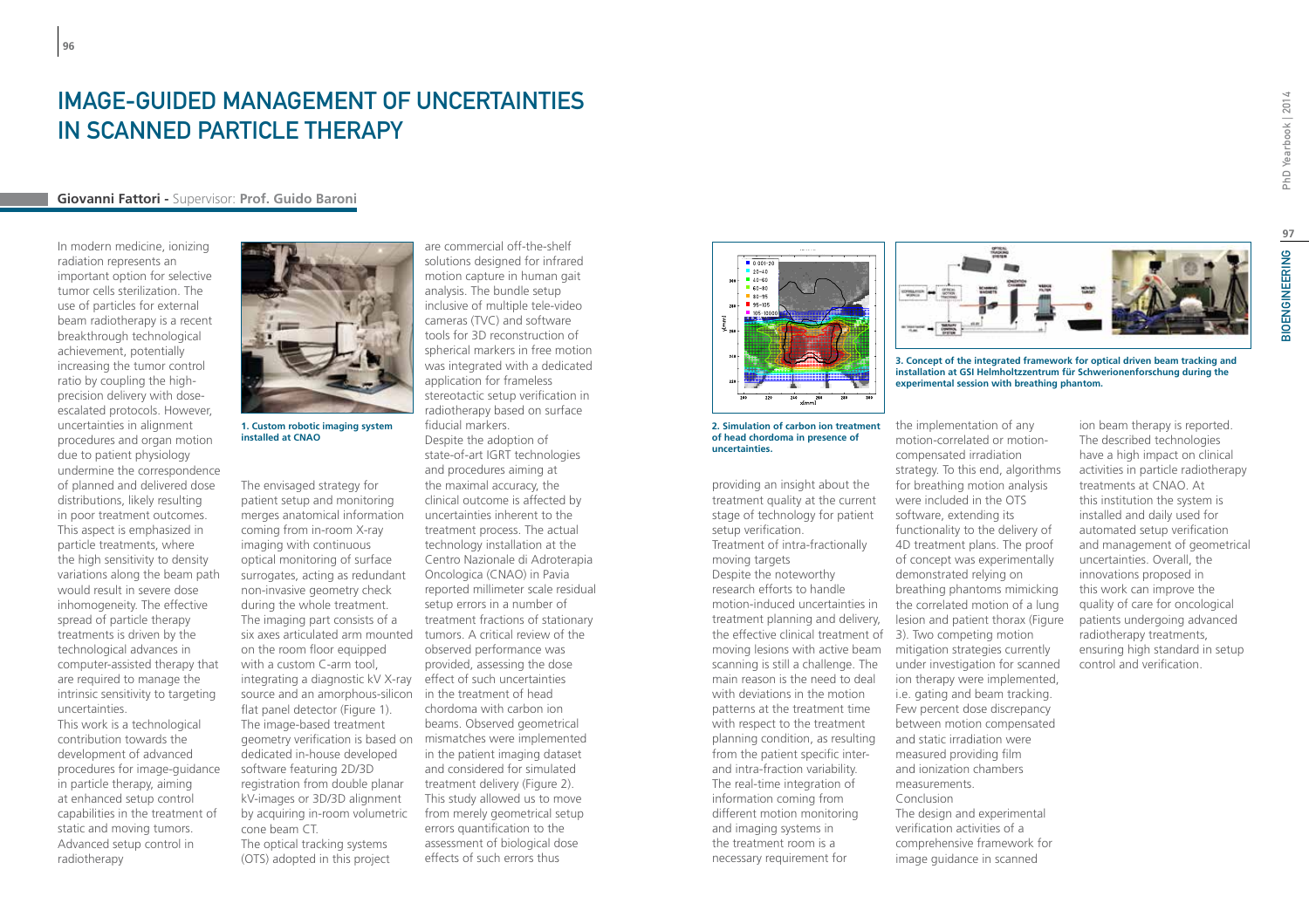### Brain functional connectivity in resting state: methods for networks identification and noise separation in healthy subjects and Alzheimer's **DISEASE**

### **Ludovica Griffanti -** Supervisor: **Baselli Giuseppe**

**Background and aim** - Restingstate functional magnetic resonance imaging (RS-fMRI) is a widespread and powerful technique for investigating the functional connectivity (FC) of the human brain. In RS-fMRI studies, subjects are asked to rest quietly while brain images are acquired. The idea which stands behind this approach is that the brain regions similarly modulated by stimuli or tasks, rather than being idle during rest, display instead vigorous and persistent functional activity mainly detected as spontaneous though coherent low-frequency BOLD signal fluctuations. The similarity between the timeseries in different voxels can be estimated, thus providing measures of functional connectivity (FC). In this way FC is suggested to describe the relationship between the neuronal activation patterns of anatomically separated brain regions, reflecting the level of functional communication between them. With this technique it has been observed that, at rest, the brain is organized into Resting State Networks (RSNs) that can be associated with specific functions, and that can be altered in pathological conditions. Although several analysis methods are currently used for the analysis of RS-fMRI data, a common problem is

the separation of noise from the neural-related signal of the RSNs, due to the absence of a model for neural activity. Hence, effective methods for the correct identification and removal of the artefacts from the data are needed to obtain reliable FC analyses. This is particularly important in Alzheimer's disease (AD), as the decreased functional connectivity of the default mode network (DMN), quantified on RS-fMRI data, is becoming a possible new biomarker for this pathology. Therefore an early diagnosis and a detailed characterization of this alteration errors in seed-based FC are crucial.

The aim of this study was to optimize and validate objective methods for the investigation of the RSNs based on RSfMRI, in healthy subjects and patients with AD. In particular, once quantified the amount of FC estimation errors in seedbased FC analysis (one of the most common FC analysis techniques), the problem of artefact removal from the raw data was focused, in order to optimize any subsequent FC analysis. An automated denoising method (FMRIB's developed in collaboration with the FMRIB (Functional Magnetic Resonance Imaging of the Brain) Centre (University of Oxford, UK), and was tested on different components classification, datasets (healthy controls

and AD patients), acquisition sequences (standard EPI and multi-band accelerated EPI), and group ICA model orders (low- and high-dimensional group ICA) for spatial, temporal, and network analyses. Finally, through the combination of an effective cleaning procedure and high-dimensional RSNs analysis a better localisation and quantification of FC alterations in AD was aimed at.

ICA-based X-noisefier - FIX), was consists of the following major **Protocols and results** - *(i) Methodological developments*. The amount of FC estimation analyses was quantified through surrogate data analysis and two approaches for FC maps thresholding have been introduced in order to increase the reliability of single-subject FC analyses. Further, an automated denoising method (FMRIB's ICA-based X-noisefier - FIX), developed in collaboration with the FMRIB Centre (University of Oxford, UK), allowed to further improve the FC estimation as, through the cleaning of the raw single-subject data, it can be applied to any FC analysis. The cleaning procedure with FIX operations: single-subject spatial independent component analysis (ICA), component-wise feature extraction, classifier training, and removal of the artefactual

components from the data. FIX achieved over 95% classification (signal vs noise) accuracy for the training sub-sets built by hand-labelling the single-subject a component classification independent components in three different datasets. The procedure for artefact removal was then optimized, testing the efficacy of several cleaning options on different acquisition sequences (standard EPI and multi-band slice accelerated EPI) at two group ICA model orders (low- and high-dimensional ICA) by means of timeseries (timeseries amplitude and spectra), network matrices, and spatial maps analyses. FIX is now publicly available (www. fmrib.ox.ac.uk/fslwiki/fsl/FIX) and, partly due to the study performed in this thesis, FIX is now in use as part of the default novel approaches in basically analysis pipeline in the Human Connectome Project (HCP, http:// www.humanconnectomeproject. org/); already over 200 subjects' worth of hour-long datasets having been released to date and FIX-cleaned data is the recommended version of the RS-fMRI data that is publicly available.

*(ii) Applications*. The impact of different data-driven cleaning approaches for RS-fMRI data was evaluated on a population of aged healthy controls and patients with mild to moderate AD. Among the tested approaches, the cleaning procedure with FIX showed to be the most effective in correctly detecting the typical FC alteration of the DMN in AD patients. Finally, we obtained promising results for a better localisation and quantification of FC alterations in AD on two RSNs of interest (DMN and sensory-motor network),

through the combination of an effective cleaning procedure and high-dimensional ICA decomposition, supported by based on low-dimensional ICA. The results of the spatial and temporal RSNs analyses showed that the study of the temporal information and the more detailed parcellation of the RSNs of interest were able to reveal FC changes in AD that were not detectable with the more common approach of low-dimensional spatial map analyses.

#### **Discussion and conclusion**

- The present work has demonstrated and validated both the optimization of known protocols and also two directions: 1) an effective cleaning of RS-fMRI data for reliable FC analyses; 2) a more detailed parcellation of the brain and the analysis of the temporal information with timeseries and network analyses. With a preliminary study, the amount of FC estimation errors in one of the most common FC analysis techniques (seedbased FC) was quantified and a thresholding method was proposed for a reliable singlesubject FC analysis. Through the development of FMRIB's ICA-based X-noisefier (FIX), we then demonstrated that, by combining an accurate ICA component classifier with an effective approach for noise removal, we were able to remove artefacts directly from the raw data, automatically, and that we were not removing significant amounts of nonartefactual signal. Moreover, with multiband accelerated

cleaning, we were able to perform higher dimensionality decompositions and more detailed RSN analyses than with a standard EPI acquisition. The proposed denoising approach was also demonstrated to be particularly beneficial in clinical applications, as it allowed to correctly detect FC alterations in mild to moderate AD patients. Finally, we showed that highdimensional ICA, supported by a component classification based on low-dimensional ICA, could be successfully applied in clinical studies (e.g. in AD) to gain additional knowledge regarding brain FC changes in diseased populations. A detailed parcellation of the brain and the analysis of the temporal information (e.g. amplitude and networks analyses) could give further and earlier insight into the detection of functional connectivity alterations in pathological conditions and their monitoring at different stages. The promising results obtained in describing the functional disconnections due to this neurodegenerative disease support further efforts in this investigation direction, towards the definition of reliable noninvasive biomarkers for AD.

sequences and effective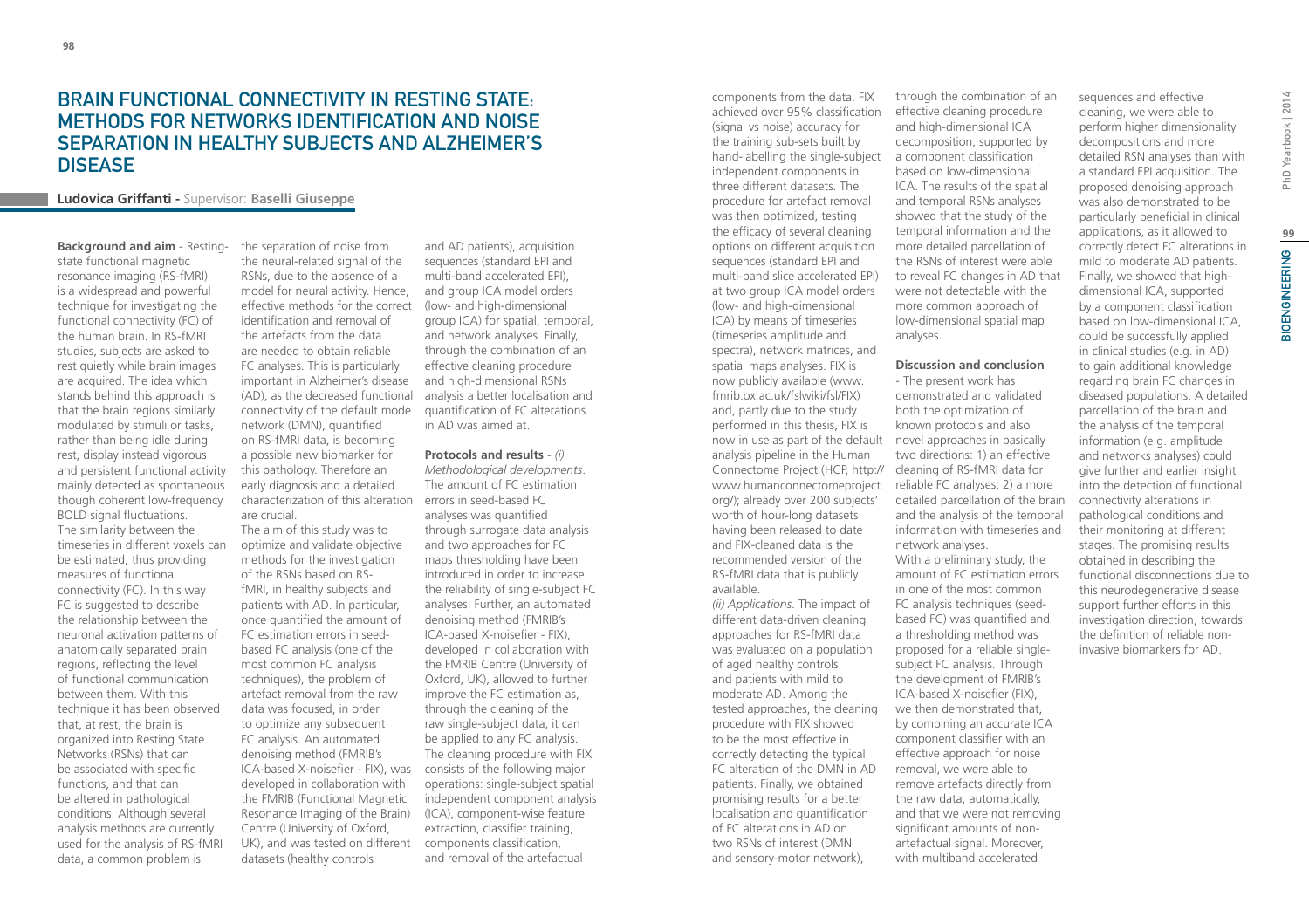# Mining medical data to develop clinical decision making tools in hemodialysis: prediction of cardiovascular events

**Jasmine Ion Titapiccolo -** Supervisor: **Prof. Maria Gabriella Signorini**

During the last few decades the habit of recording electronic medical data has greatly spread, thus machine learning is likely to play an increasingly larger role in clinical settings. The possibility to storage huge quantity of medical data and so the growth of medical databases is really crucial since it allows to search for interesting information hidden in the data. Machine learning techniques can be very useful to search for patterns and relationships between medical variables and patients patho-physiological states, thus computer scientists are increasingly applying these techniques to clinical data. Prediction of specific events is one of the main goals of machine learning: the application of machine learning techniques in preventive medicine can lead up to the identification of some factors that can be predictive of risky situations. Chronic hemodialysis (HD) patients experience a very high mortality, which is about 20% per year, and chronic renal failure has recently been defined as a "vasculopathic state" since cardiovascular deaths among dialysis patients are approximately 30 times higher than in the general population. The understanding of factors involved in cardiovascular events insurgence among these patients is currently a clinical important

target of nephrology care. Some months 7-12 (TW2/TW3 model). attempts have been recently made to predict outcomes in dialysis patients but the involved phenomena are very complex: an accurate prediction of patient course is still very challenging. Purpose of this PhD thesis is to predict hemodialysis course in terms of cardiovascular events using a real dataset extracted from EuCliD system, collecting dialysis treatment and patients data routinely collected in the clinical practice. Information about more than 4500 patients treated for 18 months, three time per week by HD was inspected. Incident HD patients, i.e. patients in their first 18 months of HD treatment, were examined for the high prevalence of cardiovascular diseases during the dialysis starting period. Not overlapping six months in length temporal windows were identified and predictive models of cardiovascular events insurgence in the next temporal window were built. The implemented predictive models where built on variables extracted from the current six months temporal window: thus the insurgence of cardiovascular events in months7-12 was predicted using variables computed on months 1-6 (TW1/TW2 model) and cardiovascular events insurgence in months 13-18 was predicted using variables computed on

A dataset composed by 39 physiological and treatment variables was computed and used in the analyses. Preprocessing techniques included standardization of variables, handling missing data through mean values imputation and class balancing through minor class oversampling with replacement. Chosen machine learning techniques belong to both classification and clustering based methods. In the classification methods Lasso logistic regression, random forest and support vector machines can be found. On the other hand, regarding the clustering based approach, supervised self organizing maps (SOM) were chosen. Each model was deeply investigated to better understand the physiological mechanisms going on in a sudden deterioration of hemodialysis patient's cardiovascular system. Logistic regression coefficient were computed to better understand the influence of variables values on cardiovascular events insurgence. Known the complexity of the underlying physiological phenomena and the presence of strong nonlinear relationships among the involved variables and cardiovascular outcome, the random forest method was

chosen. Random forests are able to identify and exploit in the prediction the non-linear patterns hidden in the data, thus this method was selected and compared to logistic regression in terms of predictive performance. The best predictive albumin percentage content, performance was indeed obtained through random forests which showed an AUC of the ROC curve equal to 73% and sensitivity higher than 70% in both the temporal windows, proving that they are able to exploit non-linear patterns retrieved in the feature space. The investigation of the obtained and mean value of diastolic random forest models through the analysis of out of bag (OOB) variable importance values allowed a better understanding of specific patho-physiological conditions placing patients to a higher cardiovascular risk. Linear kernel SVM was implemented too: a similar performance to logistic regression was obtained. Based on a clustering approach supervised SOM were chosen mainly because their visualization is able to present both similarity between positive and negative correlated variables as well as nonlinear relationships hidden in the data. Nevertheless SOM model showed a predictive performance similar to logistic regression, thus lower than random forest performance. The dissertation also deals with feature selection since two wrapper strategies were embedded in the built models to broadly investigated because identify subsets of features with the best prediction effectiveness. In particular backward wrapper strategies based on random forest variable importance ranking of variables and on minimum redundancy maximum

relevance (mRMR) ranking of variables were implemented. Predictive capability of random forest models was increased through the variable importance based wrapper and effective subsets of 6 variables (mean percentage loss of body weight in months 1-6, total protein content, mean C-reactive protein content, mean creatinine content and age of patients) in TW1/TW2 model and 4 variables (mean albumin percentage content, total protein content, mean C-reactive protein content, pressure measured after HD administration) in TW2/TW3 model were identified. In this way more interpretable models having an optimized predictive performance were obtained: AUC of the ROC curve resulted to be equal to 77.1±2.9% and 74.8±3.4% respectively. On the other hand predictive capability of SOM models was increased through mRMR wrapper strategy. Subsets composed by 17 and 24 variables were obtained in TW1/TW2 and TW2/TW3 models respectively. Predictive models built on the selected subsets of features showed a better performance than the model built on the entire set of variables giving AUC of the ROC curve equal to 67.2% (standard error: 4.1%) and 64.4% (standard error: 4.0%) respectively. SOM models were chosen and they give the opportunity to further and efficiently investigate the relationships between the variables involved in the prediction. Moreover using the supervised approach it is possible to identify on the final map the

region of neurons voting for patients having cardiovascular events in the next temporal window. In this way particular feature patterns of patients affected by cardiovascular disease in the next future could be easily identified. Getting insights in the implemented models and through the analysis of the identified nested subsets of features it was possible to notice that the presence of an inflammation status, malnutrition or a not proper ultra-filtration of the patient through dialysis treatment are significant predictors of cardiovascular events insurgence in incident HD patients. These factors highlight an increased risk of cardiovascular system disruption: personalized therapy strategies can be devised to lower the cardiovascular risk in incident HD patients.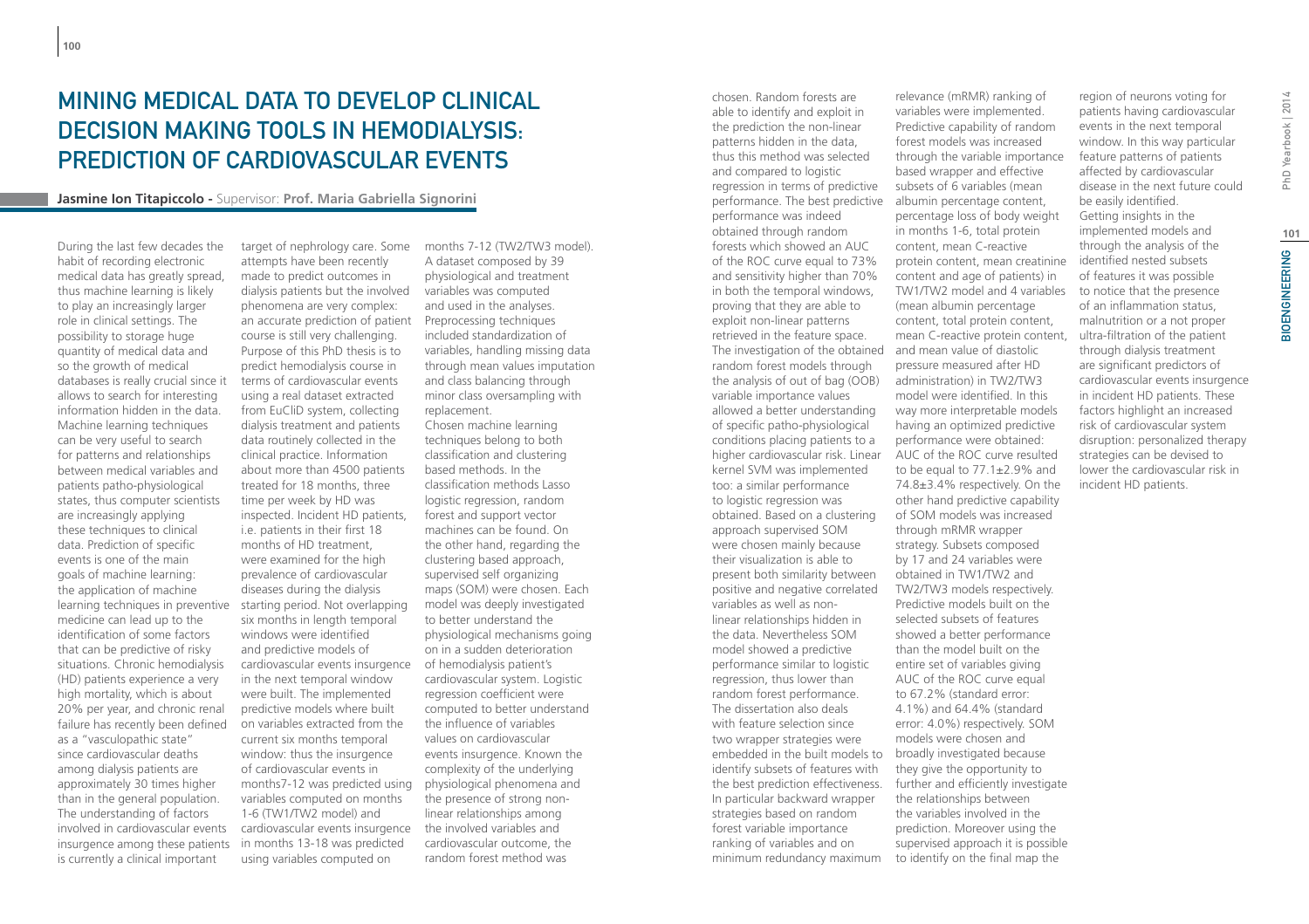# Multifunctional passive-heart platforms for in vitro hemodynamic studies

**Alberto Maria Leopaldi -** Supervisor: **prof. Alberto Redaelli, prof. Gianfranco B. Fiore**

In recent years, the need for realistic *in vitro* models of the cardiovascular system has become more stringent due to the substantial changes of the clinical approaches to cardiovascular pathologies towards reparative, minimallyinvasive and transcatheter techniques. For most of such applications, the interaction between implanted device or repaired structure and *in vivo*  environment is not strictly limited to the hemodynamics, but involves anatomical and functional aspects that are crucial for the outcome of the procedure. Recently, researchers addressed this issue developing mock loops in which entire hearts could be housed. Most of such designs tried to maintain cardiac contractility *ex vivo*  through myocardium perfusion, and were capable of reproducing the physiological ventricle pressure-volume relationship. Nonetheless, the complexity and costs of the related experimental protocols represented serious drawbacks. Alternatively, Richards et al. suggested to use the heart as a passive structure, dynamically pressurized by an external pulsatile pumping system, thus significantly reducing both complexity and cost. The aim of this study was to develop novel multifunctional *in vitro* passive-heart platforms that can represent effective



**1. picture of the first passive-heart platform that was developed.**

tools for research, device testing and training purposes and reduce the need for *ex vivo* and animal models. The first system (Figure 1) was inspired by the work of Richards et al., as its the cyclic internal pressurization of the left ventricle by means of a piston pump connected to the heart apex. The design of our mock loop was aided by an *ad-hoc* defined lumped parameter model, that was used as a predictive tool and led to the achievement of hemodynamic conditions that closely mimicked the physiological ones. The system also showed excellent imaging capabilities, and good valve function. As a main drawback, the actuation methodology caused a paradoxical motion



**2. representative endoscopic images obtained during a TAVI procedure performed on the passiveheart platform with the use of a pathological model.**

functioning principle consisted in The passive-heart platform of the ventricular walls during the cardiac cycle, which, however, didn't impair the mitral valve competence, and an altered fluid dynamic field inside the left ventricle. concept was shown to be perfectly suitable for performing realistic *in vitro* studies of TAVI applications (Figure 2). Our aim was to simulate *in vitro* the typical scenario in which TAVI procedures are performed *in vivo*, so to provide physicians with a multi-functional tool that could be used for both training and research purposes. To achieve this goal, the passiveheart system was optimized with improved design solutions, that led to the development of a simple, reliable and cost-effective system capable of closely



**3. schematic of the second passiveheart platform, i.e. the one in which the ventricles are externally activated.**

simulating the hemodynamic and anatomo-morphological *in vivo* environment. The system was successfully used to perform TAVI under fluoroscopic guidance and simultaneous intracardiac visualization in a catheterization lab. An *in vitro*  developed, assessed, and used in the simulated TAVI procedures alterations that cf-LVAD may to better mimic the pathological scenario. We then tackled the development of another passive-heart mock loop, that adopted a complementary working principle as compared to the first passive-heart setup in order to better simulate the physiological behaviour of the ventricles avoiding oddities in the ventricle wall motion. Indeed, this platform mimicked the pulsatile pumping function

model of aortic stenosis was also allowed deeper insights into the of the left heart through the cyclic external pressurization of the ventricular walls. The system (Figure 3) was capable of reproducing physiologic hemodynamic conditions, and allowed for endoscopic imaging of the cardiac structures. Anyhow, differently from the former passive-heart approach, this actuation methodology induced mitral valve prolapse at high stroke volumes, due to the absence of papillary muscle contraction. The system was also used to perform a pilot study, in which the acute postoperative scenario after the implantation of a cf-LVAD was simulated, and the AV function for different levels of support was analysed. Our results were in line with clinical observations and previous studies, and the acquisition of high-speed video recordings of the aortic valve kinematic and morphological induce on the AV function. Finally, we described the first steps that have been made towards the development of a 4-chamber closed-loop mock loop for entire hearts, being either passive hearts actuated by model-controlled pumps, or isolated beating hearts. An existing hybrid 4-chamber system, developed at the TU/e, was redesigned to substitute the set of hydraulic components

PhD Yearbook | 2014 BIOENGINEERING PhD Yearbook | 2014

with the real heart structure that will be used instead. Thus, an anatomical study was conducted to develop an interface allowing the connection of the main heart vessels to the mock circulatory loop preserving their physiologic configuration. The mock loop was then redesigned accordingly, also considering the requirements related to the performance of *ex vivo* experiments. In conclusion, this thesis elucidated the role played by passive-heart mock circulatory loops in the broad panorama of the experimental platforms for cardiovascular research. Given the results of our research, we believe that in the near future passiveheart platforms may become the choice of election among the *in vitro* platforms for many applications, potentially reducing the need for *ex vivo* and animal models. Furthermore, they might represent an interesting option for physicians training and protocol optimization, owing to the tremendous awareness that the operator experiences when simulating surgical/interventional manoeuvres with these laboratory apparatuses.

modelling the heart function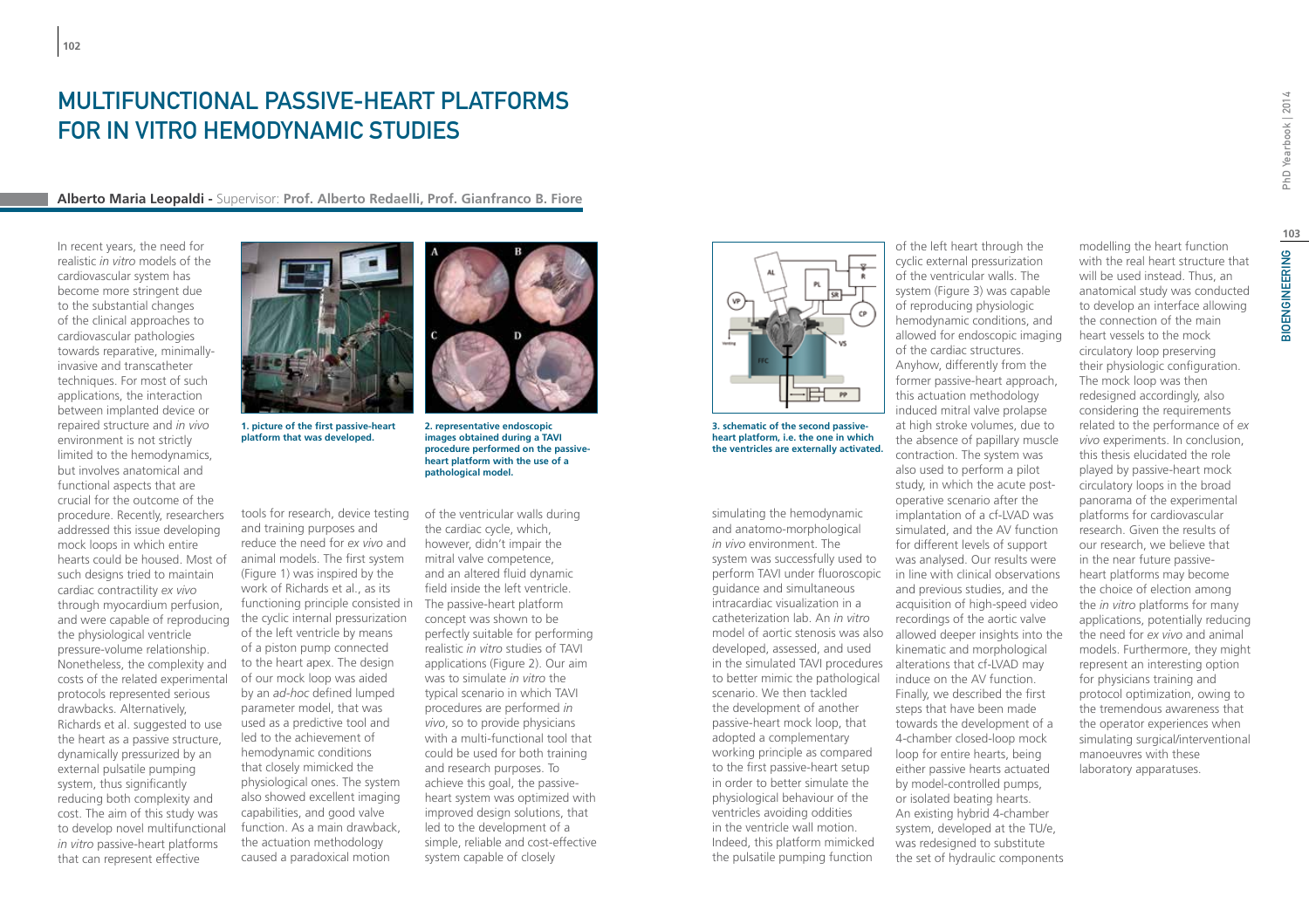# Methods for the analysis and interpretation of the Cyclic Alternating PATTERN OF SLEEP

### **Sara Mariani -** Supervisor: **Prof. Anna M. Bianchi, Prof. Mario G. Terzano**

phase B.

The study of the Cyclic Alternating Pattern (CAP) is an approach of relatively recent introduction integrating the traditional analysis of the sleep architecture (*macrostructure*), that classifies night recordings into REM and NREM N1, N2 and N3 stages, with a more detailed description of the dynamic mechanisms at the basis of sleep (*microstructure*). CAP is a periodic activity visible on NREM sleep Electroencephalogram (EEG), composed of a higher activation phase, called phase A, and a phase in which only the background is visible, called phase B. Both A and B phases have a duration between 2 and 60 seconds. The spectral content of phases A allows their classification into three subtypes: A1, dominated by high-voltage delta waves (0.5-4 Hz); A2, when rapid activities occur for 20-50% of the total activation time; c) A3, characterized by rapid activities, especially beta (15-30 Hz), that occupy more than 50% of the total phase A duration. Sleep microstructure can be

accompanied by Heart Rate Variability (HRV) modifications, and arousal instability during CAP is associated with a concomitant activation of the autonomic parameters, i.e. cardiorespiratory rate and muscle tone during phase A and with their attenuation during

component of the sleep structure, CAP is also a reactive phenomenon, and increments of CAP rate, obtained as the ratio between NREM CAP sleep and total NREM sleep, occur in situations of sleep disruption,

Despite being a physiological

such as insomnia, depression, sleep apnea syndrome, periodic limb movements, epilepsy. In the light of this, CAP contains information that is relevant in clinics for evaluating the quality of sleep and helping the study of identification of quantitative sleep-related disorders. At the present time, however, CAP analysis is restricted to a limited number of sleep laboratories, due on one hand to a certain criticism towards this phenomenon, considered very descriptive and dependent on the scorer, and on the other hand, to the practical difficulty in performing its scoring, based on the visual recognition of each phase A on the EEG of whole night sleep recordings, requiring specific skills and knowledge and representing a very timeconsuming activity. This dissertation aims to address these issues by providing a set of instruments to allow a quantitative and objective characterization of CAP, making its study more approachable in everyday clinics. It focuses on giving a mathematical description of the features that

characterize phases A of CAP, quantifying the underlying physio-pathological phenomena. At the same time, it has as its goal the implementation of an automatic method to detect activations that may constitute phases A, with the aim not only to accelerate and optimize the physician's time, but also to provide a more precise and objective detection based on EEG parameters. The first study presented in this thesis focuses on the distinctive EEG features characterizing the A phases of CAP. Nine descriptors are computed: six band descriptors (low delta, high delta, theta, alpha, sigma and beta), the Hjorth activity in the low delta and high delta bands and the differential variance of the EEG signal. The information content of each descriptor in recognizing the A phases is evaluated through the computation of ROC curves. The results show that it is possible to attribute a significant quantitative value to the information content of the descriptors, giving a mathematical confirmation to the features of CAP, generally described qualitatively. These parameters are then employed to train a *machine learning* tool for the automatic scoring of CAP phases A. The annotations provided by an

expert clinician are used as gold standard and four alternative mathematical classifiers were implemented: 1) discriminant function, 2) Support Vector Machines (SVMs), 3) Adaptive Boosting (AdaBoost), and 4) supervised Artificial Neural Networks (ANNs). The results of the classification show average accuracies equal to 84.9% and 81.9% for the linear discriminant and the SVMs respectively, 79.4% for AdaBoost and 81.5% for the ANNs.

The remaining weaknesses of the method, i.e. the presence of some false positive detections, and the difficulty in determining the correct duration of the recognized phases A, are then addressed by three alternative approaches. The first focuses on re-computing the descriptors on windows of variable length selected on the EEG by means of a segmentation technique based on the Spectral Error Measure. The new descriptors show a higher information content with respect to those computed on windows of fixed length, and are used to train a linear discriminant for phase A classification. The final accuracy is equal to 86.09%, on average. In addition, it is shown how a completely automatic CAP detector, independent from any human assistance, can be obtained by including in the system an automatic NREM sleep isolation, with good reliability (accuracy=91.18, Cohen's Kappa=0.9). Another approach examines the possibility of increasing the specificity of the method by introducing a second EEG lead and combining the resulting classification vectors obtained

employing the two sets of descriptors extracted from the two leads, and used to train SVMs for A phase detection, by means of simple logical principles. The results show an average accuracy of 83.84% and an average Cohen's Kappa of 0.50. The last method focuses on

the correct determination of the duration of the recognized phases A. It shows that starting from a well-defined point inside a phase A it is possible to find the exact borders of the phase by means of a statistical comparison of the variance of the EEG on partially overlapped windows. The results show that A1 and A2 phase borders can be detected with good accuracy, while further effort must be put in refining the identification of A3-subtype phase borders. It must be highlighted that, although these three approaches are conducted separately in order to evaluate singularly which measures could be effective in increasing CAP detection accuracy, the techniques presented in each of them can naturally be combined to obtain a reliable and efficient classifier. The characterization of CAP is completed with its study in relationship to the Autonomous Nervous System, which highlights linear correlations between the A1 index and

variance-quantifying or spectral HRV parameters, and nonlinear correlations between CAP time and A1, A2 and A3 indexes and linear time-domain and spectral HRV parameters in healthy subjects, allowing a quantitative confirmation of the global vagal-

promoting role of phases A1 while at the same time showing an existing although less marked sympathetic-promoting role of phases A3 in absence of pathology. Also, the presence of a relationship between fractal scaling in cardiac activity and the presence of CAP is suggested. The second important result of the same study is the possibility of employing global CAP and HRV parameters, either singularly or combined, for a distinction among classes of patients affected by different sleep-related disorders. This dissertation ends with the presentation of the CAP Sleep Database for PhysioNet, containing all the recordings employed in the featured studies, annotated for the macro- and microstructure. Sharing these data will allow other research groups to contribute to the final goal of developing an automatic classifier, triggering a virtuous circle for CAP studies, both from a clinical and a bioengineering point of view. A further key strength of the data being publicly available is the possibility of reproducing all the

above mentioned studies and any future studies employing the same dataset, crediting them with a more robust scientific credibility. It can be concluded that

the work presented in this thesis may constitute a valid platform for the development of a complete, automatic CAP classifier, addressing the problem of lengthy visual scoring and inter-scorer variability. At the same time, it gives objective credibility to this phenomenon suggesting tools for its physiological interpretation and application in clinical practice.

**105**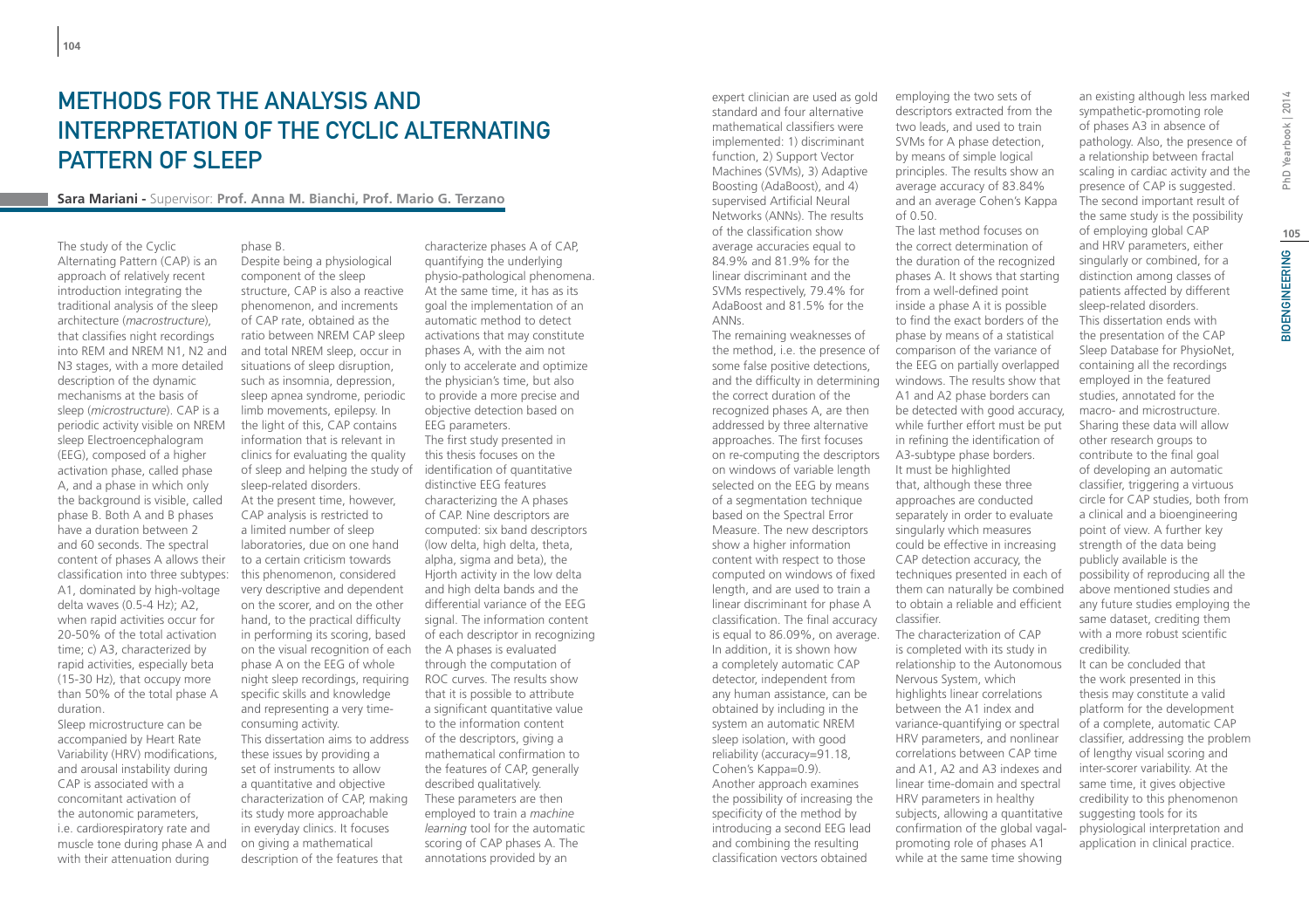# <sup>19</sup>F MRI AND MOLFCULAR IMAGING. OPTIMIZATION and Application in Multimodal In-Vivo Brain Cell-Tracking

### **Alfonso Mastropietro -** Supervisor: **Baselli Giuseppe**

#### **Scientific Background**

Today's diagnostic imaging techniques are found on betraying alterations on anatomy and morphology at microscopic level, sometimes overlapping functional information, in order to characterize a disease. Molecular imaging (MI) takes a central place in the functional and metabolic imaging paradigm and allows early detection of changes related to a in different biological pathology on a molecular level, using disease-specific probes. In the last few years, 19F MRI has gathered growing importance in *in vivo* bio-molecular and cell-tracking studies, thanks to desirable properties of 19F nucleus similar to the 1 H. For these reasons, 19F MRI can produce an image quality similar to 1 H MRI and a potentially high contrast to noise ratio, if a fluorinated compound can be used as contrast agent. On the contrary, the low sensitivity of MRI in general, the potential toxicity and the insolubility in water could generate some issues in the preparation and in the imaging of these molecular probes. A large number of studies has demonstrated that <sup>19</sup>F MRI sensitivity is limited to mM concentration, so that MR is less sensitive than nuclear medicine techniques for in vivo applications. For this reason increasing sensitivity is the main goal for the development of 19F

### MRI.

### **Rationale and Aim of the thesis**

The main aim of this work was to develop and apply simple numerical methods to optimize MR sequences in order to improve sensitivity for 19F MRI studies in high field scanners (7T, 11.7T) on phantoms containing fluorinated compounds environments. Furthermore, an *in vivo* application of <sup>19</sup>F MRI combined with BLI is presented in order to assess the fate of implanted human Neuronal Stem Cells (hNSCs).

#### **Materials and Methods**

Numerical simulations were developed based on the Bloch equations in order to estimate the best parameters settings for improving SNR in 19F MRI. Images were acquired on high field MRI preclinical scanners (7T or 11.7T). Different RF double tunable (1 H/19F) coils were used in this study (linear volume RF coil and surface coils). Different fluorinated compounds were used in different biological environments (hexafluorophospate KPF<sub>6</sub>, Triflurorotoluene TFT, Fuorodeoxyglucose FDG, Cell Sense 1000). Relaxometry studies were carried out in order to estimate the actual relaxation times of 19F compounds.

SNR from experimental MR images was compared to the simulated one for different pulse sequences (RARE, FLASH, unbalanced SSFP). In order to perform a multimodal imaging <sup>19</sup>F MRI/BLI study, transgenic human Neuronal Stem Cells (hNSCs) expressing Luc2 were labeled with <sup>19</sup>F perfluorinated compound (CellSense-1000, USA) and injected in brains (striatum) of nude mice. Animals were followed for 1 week then sacrificed for immunohistochemistry (IHC). BL images were analyzed using a novel framework developed to perform an automatic segmentation of images in order to distinguish the noise, the background and the signal. Signal to Background Ratio was proposed as figure of merit to evaluate cellular viability.

#### **Results**

Numerical simulations were proven to be a useful tool to optimize image sequence parameters for increasing SNR in RARE sequences. In figure 1 the optimal parameters (echo train length ETL, and repetition time TR) are displayed with and without driven equilibrium (alias flip back, FB) pulse (FBON and FBOFF, respectively). As clearly shown in figure 1a and 1c, ETL increases according to the increase of  $T_2$  for both sequences. Considering FBOFF,



**1. Optimal parameters maps (ETL and TR) are shown in parametric space for**  different T<sub>1</sub> and T<sub>2</sub>. RARE sequence **optimization with driven equilibrium pulse (a,b) and without (c,d) is displayed. A wide range of relaxation**   $\mathsf{times}\ \mathsf{T}_1$  (0.2-4 s) and  $\mathsf{T}_2$  (0.05-1 s) was **considered. In this simulation a TE of 11.6 ms was chosen.**

the optimal TR is almost proportional to  $T_1$  (figure 1d). Conversely, with FBON the dependence of the optimal TR vs.  $T_1$  is not trivial (figure 1b). Experimental validation of the optimization protocol has shown the actual relaxation times of a mean error between simulated and experimental SNR less than 10% and a maximum error of about 20%. A comparison between GRE sequences was also performed. In general FLASH sequence has the worst performance compared to RARE and unbalanced SSFP. Non-spoiled GRE highlighted an increase of SNR up to 65% compared to RARE sequence and up to 517% compared to spoiled GRE. RARE sequence has an increase of SNR up to 73% compared to spoiled GRE. Hence, optimized RARE was used for *in-vivo* experiments. *In vivo* application of 19F MRI was performed in order to evaluate the fate of hNSCs implanted in the mouse brain. 19F MRI allows to non-invasively localize and quantify cells in the tissue

volume, as shown in figure 2. A progressive reduction of the number of cells was highlighted for both cell lines in a longitudinal study. This result was in a good agreement with the decrease of signal in BLI. The presence of a massive infiltration of macrophages can explain the reduction of cell viability after transplantation as highlighted by immunohistochemical analysis.

#### **Discussion**

In this work, the optimization of fast sequences such as RARE and GRE was addressed, in order to increase this sensitivity and SNR, both through numerical simulations and experimental validation. The substantial agreement between simulations and experimental results supports the correctness of the approach. We proposed a useful method to optimize RARE sequence considering the fluorinated compounds in different environments. Even if this approach is based on *in vitro* or *ex vivo* studies, it can be generalized also for in vivo studies; however, an optimization of relaxometry procedure is needed to limit time to *in-vivo* constrains.. The optimization process can improve SNR up to 50% by tuning both TR and ETL. As to detection threshold, by an optimized RARE sequence on a 7T MRI scanner, using a linear volume coil, with an acquisition time of two hours, a threshold of 6.22 10<sup>16</sup> fluorine atoms per voxel was shown. On a 11.7 T MRI scanner and with a surface RF coil the sensitivity threshold was reduced to about 10<sup>15</sup> fluorine atoms per voxel. In this case a low number of cells can



**2. Quantification of 19F labeled cells obtained from** *in vivo* **studies. Two different animals are displayed. Injected hNSCs were clearly detected by 19F MRI and superimposed on anatomical high resolution 1H MR images. Images were acquired 2 days and 1 week post injection**

be detected in *in vivo* studies (about 104 cells per voxel). Thus, the optimization protocol proposed and validated for Cell Sense labeled cells can be used to improve sensitivity for 19F MRI cell tracking studies. 19F MRI was used to localize transgenic hNSCs *in vivo* after implantation in the mouse brain. The use of 19F MRI allows to evaluate the efficacy of the implantation with a noninvasive and quantitative approach. The combination of <sup>19</sup>F MRI and BLI is an interesting approach in order to obtain functional and morphological information.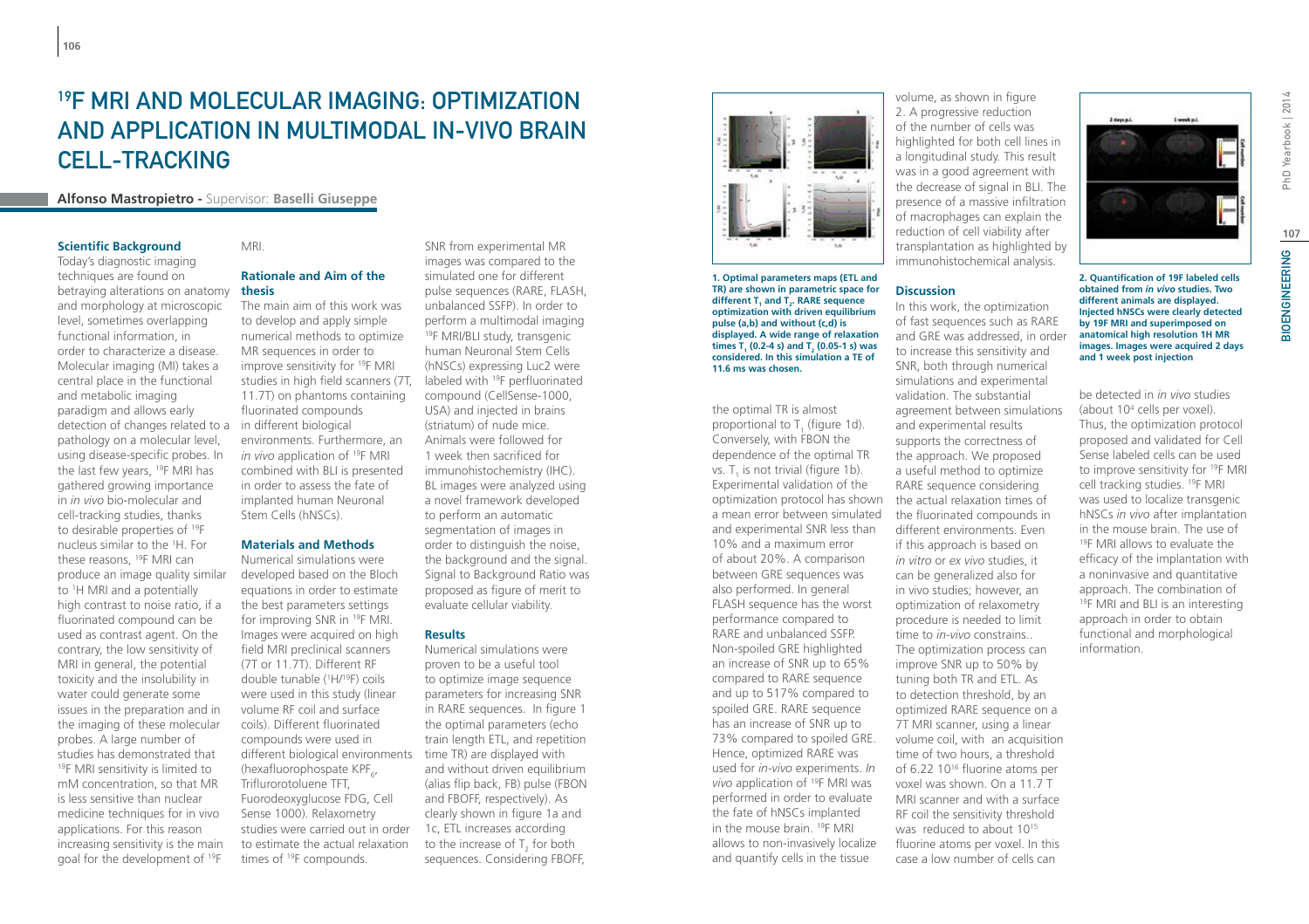# IMAGE-BASED ANALYSIS OF REGIONAL LUNG **FUNCTION**

### **Francesca Pennati -** Supervisor: **Andrea Aliverti**

The recognition that lung disease is non-homogeneous and that local parenchymal alterations can exist before global measurements of lung function begin to deteriorate have lead to the development of multiple imaging techniques for the quantification of regional changes in lung structure and function. Clinical applications of the regional assessment of lung function include detection of early signs of disease, further insight into the progression of disease, planning pulmonary interventions and evaluating parenchymal alterations induced by therapy. A number of imaging techniques have been proposed to regionally quantify lung function and identify local ventilation defects in humans, as nuclear medicine, hyperpolarized gas magnetic resonance and computed tomography using xenon gas. Nevertheless, several issues have prevented their routinely clinical use, including long scan time, low resolution, high costs, and/or low accessibility. In the last decade, new methods based on standard computed tomography (CT) scans acquired at different lung volumes have been proposed as surrogates for regional ventilation in health and disease.

The aim of the thesis was to investigate the use of standard computed tomography (CT) and

magnetic resonance imaging (MRI) acquired at multiple lung volumes in combination with deformable image registration to in density (ΔHU), specific identify any local heterogeneity related to physio-pathology. To this aim we introduced and evaluated a new straightforward of the non-homogeneous method for registering pulmonary CT images acquired at different inflation volumes. Pulmonary image registration is challenging because of the unique structure of the lung, its high deformability and non-uniform intensity changes during breathing. We proposed a new approach to pulmonary image registration, based on the reconstruction and the combination of the main pulmonary structures, i.e. vessels, fissures and external lung surface to modify parenchymal intensity prior to the application of the registration algorithm. The algorithms, applied to both four dimensional CT and high resolution CT acquired during tidal breathing and in breathhold at total lung capacity and residual volume, demonstrated an increased accuracy of the results with the application of the pulmonary structure enhancement. The method was first investigated in a group of healthy volunteers acquired in breath-hold at residual volume

and total lung capacity in

order to compare three CTbased surrogates for regional ventilation, namely changes volume (sVol) and specific gas volume (ΔSVg), in relation to the physiological determinants distribution of ventilation, namely gravity dependence and position along apex-base direction. Results demonstrated that the three parameters behave differently only along the gravity direction with specific gas volume variations not influenced by gravity, demonstrating that the amount of gas relative to mass of tissue delivered to alveoli is quite constant along ventro-dorsal direction. The heterogeneity of specific gas volume is therefore the result of phenomena other than gravity, thus more reliable in discriminating pathological and healthy regions and is likely to decrease variation in longitudinal studies. This heterogeneity was investigated in the diseased

lung, in relation to tissue destruction and collateral ventilation in severe emphysema. Defined as a 'condition of the lung characterized by abnormal enlargement of the air spaces distal to terminal bronchiole, accompanied by destruction of alveolar walls' emphysema leads to small airways collapsing during forced exhalation,

resulting in airflow limitation and gas trapping in the lungs. Recently, as alternative to invasive and expensive surgical treatments for the treatment of severe emphysema, different bronchoscopic techniques have been introduced such as airway bypass, endobronchial one-way exit valves, thermal vapour ablation, biological sealants and airway implants. Functional regional analysis of the lung is required as a tool for planning and guiding these treatments. To study regional lung function and characterize regional variations of density and specific gas volume (SVg) in disease, a group of healthy and severe emphysematous subjects were scanned via HRCT at residual volume and total lung capacity and any heterogeneity of lung function was explored in relation to gravity and collateral ventilation. Results demonstrated that both Hounsfield Units and specific gas volume variations were able to discriminate healthy from severe emphysematous lung and to qualitatively and quantitatively evaluate lung function. These results have important clinical implications in the assessment of different stages of disease, and in the evaluation of pharmacological or surgical treatments, such as minimally invasive interventions. Once translated into clinical

practice may be helpful to identify regions (lobes and/or segments) where gas trapping is more pronounced and to distinguish those patients with and without collateral ventilation and therefore who are more or less likely to benefit from lung volume reduction by minimally invasive interventions. In a further study lung heterogeneity was investigated in relation to within-breath re-distribution of ventilation in tumor lung. Recent advances in pulmonary imaging suggest that incorporating a local description of lung function into lung cancer treatment planning would reduce radiation-induced damage of normal lung tissue. Thus, we regionally investigated the distribution of pulmonary function during free breathing in patients with lung cancer on the basis of specific gas volume changes. The study demonstrated that the tumor introduces a change in the distribution of ventilation in the surrounding region, but does not alter the relative contribution of the other regions, suggesting that areas of lung parenchyma with normal function could be identified as organs at risk during radiotherapy treatment planning, thus reducing complications of normal pulmonary tissue. In the end we investigated the feasibility of using multi-volume

proton-MRI for a non-contrast assessment of regional lung function, by straightforward pulse sequences and hardware and without ionizing radiation. The study demonstrated that proton-signal changes between different lung volumes are in good agreement with 3Heventilation imaging and can be successfully applied in both health and obstructive lung disease, being quite sensitive to ventilation non-homogeneities due to gravitational dependence and regional abnormalities

resulting from obstructive lung disease. We think proton-MRI is likely to emerge as a new clinical and research tool to identify regional structure-function relationships with no need for special equipment and with no

At the conclusion of the work, we foresee the application of the present methods to the everyday clinical practice for the regional investigation of the lung in relation to pathology and

ionizing radiation.

response to treatment.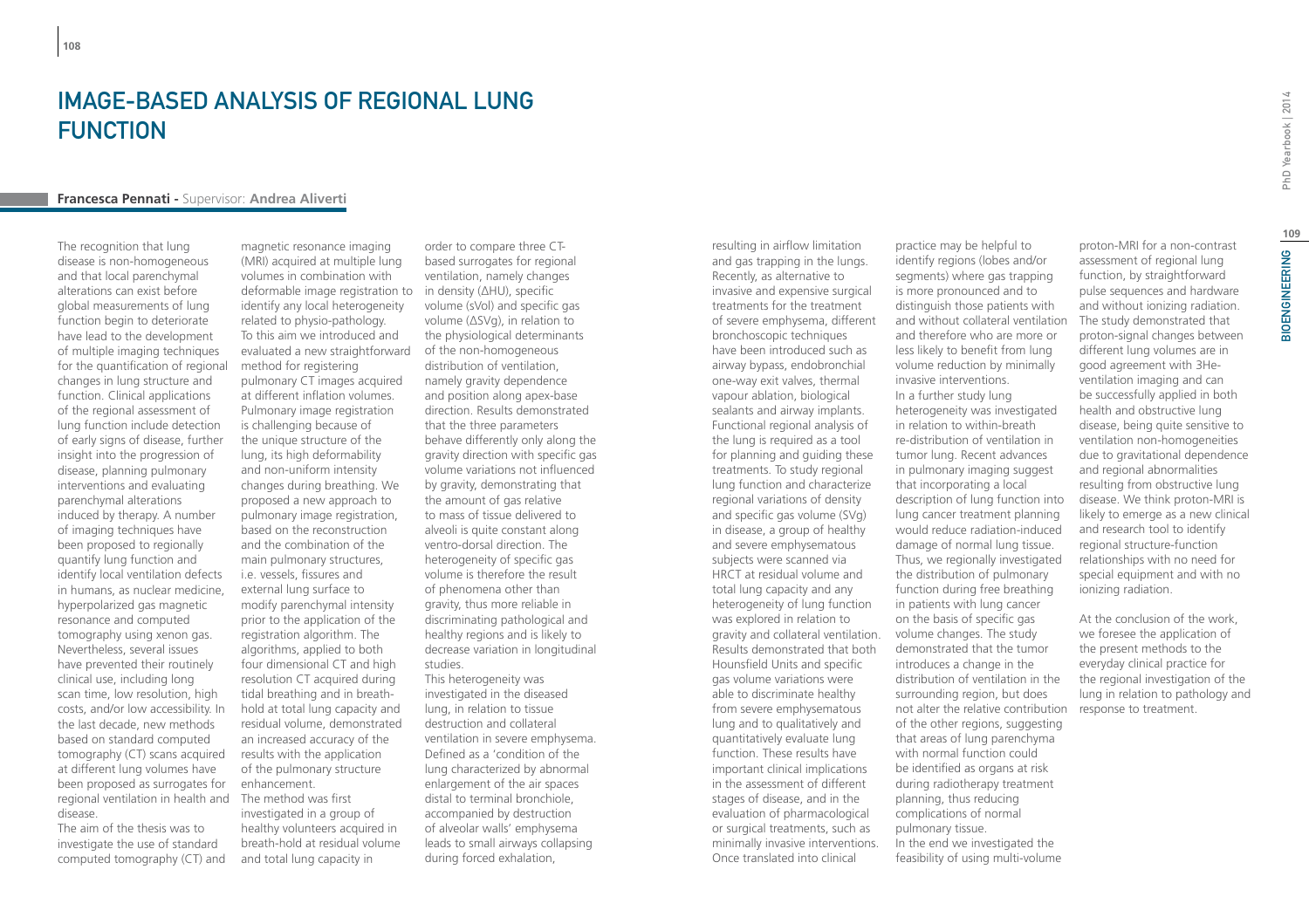# The Study of White Matter Microscopic Damage in Neurodegenerative Pathologies: Atlas-Based and fMRI-Guided Tractography

### **Marco Piola -** Supervisors: **Prof. Monica Soncini, Prof. Gianfranco B. Fiore**

#### **Rationale of the study**

Saphenous vein (SV) graft disease represents an unresolved problem in coronary artery bypass grafting (CABG). After CABG, a progressive remodeling of the SV wall occurs, possibly leading to the lumen occlusion. This process is termed intima hyperplasia (IH). The investigation of cellular and molecular aspects of IH progression is a primary endpoint toward the generation of occlusion-free vessels that may be used as 'life-long' grafts.

#### **Aim of the study**

The aim of the present doctoral project was to explore new tools and procedures to investigate *ex vivo* the effects of altered mechanical load experienced by the human SV after CABG surgery. Advanced bioengineering/biotechnology modeling and prototyping tools, complying with biological methods and tissue engineering/ regenerative medicine requirements, were applied. Furthermore, the application of principles and methods of lifescience engineering were used for providing a reliable model system, facilitating the understanding of pathogenesis of vein graft IH. The integration of these methodologies led to devising a novel laboratoryoriented culture platform, that was used for conducting

extensive arterialization conditioning campaigns with human SVs, under strictly controlled hemodynamic conditions. In our view, this is crucial to obtain a global comprehension of disease progression, and in perspective to perform comparative studies of drug administration or gene expression modulation, to devise **Current upgrading of**  preconditioning protocols and/or regenerative medicine strategies that reduce the clinical impact of vein graft pathology.

### **Design of a novel** *ex vivo*  **vessel culture system (EVCS)**

The EVCS is designed to apply a CABG-like pressure stimulation (CABG-PS, pulsed pressure 80-120 mmHg), or a steady flow perfusion, (VP*,* 5 mmHg*)* within a controlled and strictly reproducible mechanical environment. During culture, SV grafts are hosted in a culture chamber accommodated inside an incubator. The chamber is connected to a hydraulic circuit and actuators to apply pressure stimulation to the human vessels. The hydraulic actuators are managed by a programmable monitoring and control system, which operates via a pressure-based feedback loop. Functional tests were performed using SV samples, in order to validate the robustness and the reliability over time of the control system, and to

verify the sterility maintenance. The outcomes of these tests indicated a good reliability of the control system, and the maintenance of a sterile environment provided by the EVCS, suitable for stimulation experiments and ensuring the SVs survival.

### **the EVCS for a better biomimicking**

Novel biomimetic features were introduced into the existing devices. The first upgrade version included a separated environmental control for the intra-luminal and extra-luminal culture media, giving the possibility to expose the intimal and the adventitial layers to distinct conditions (e.g. *hypoxia*  of the adventitial layer, while blood-like oxygen condition of the lumen), thus mimicking the real status of CABG vessels *in vivo*. The regulation of the oxygen tension was attained by means of a purpose-developed de-oxygenation module, whose dimensioning was carried out by combining mathematical modeling and experimental design using dissolved oxygen probing within the conditioned culture medium. Functional tests were performed for characterizing the de-oxygenator loop. The obtained results demonstrated that the deoxygenator module is a usable

alternative to unwieldy and expensive O2-controlled cell culture incubator. The bioreactor was finally upgraded to better replicate the full biomechanical stimuli involved in CABG arterialization (pulsatile wall stretch and wall shear stresses applied synchronously and with the correct phasing). Integrated with environmental control, this feature makes the device capable of applying complete CABG-like pressure/ flow stimulation patterns to the hosted SV segments. Design efforts are dedicated to maintain strict engineering specifications concerning user friendliness, compactness, low-priming volume and low cost, while including the novel hydrodynamic features into the EVCS. Preliminary experiments were performed in order to analyze the flow and pressure traces. The results demonstrated the capability of the device of reproducing a fully biomimetic hydrodynamic mechanical stimuli involved in CABG arterialization.

#### **An arterialization study of HSVs in the EVCS**

An extensive arterialization campaign was finally conducted using the simplified version of the EVCS. Human surplus SV segments were subjected to VP or CABG-like pressure conditioning for a period of 7 days, and native SV segments served as control. After 7-days CABG-like pressure stimulation, the main findings were: i) distension and reorganization of the vessel wall components; ii) partial endothelial denudation, iii) smooth muscle cells rearrangement; iv) disarrangement of the vasa vasorum; v) decrease of SVs

wall thickness; vi) enlargement of the SVs luminal perimeter; vii) increased proliferation rate; vii) increased up-regulation of MMP-2 and basal level of TIMP-1 expression and ix) mechanoepigenetic mechanism involved in pro-pathologic commitment of SV-resident cells, particularly in cells located in the adventitia with SMCs progenitor characteristics. From a technical point of view, these results suggested that the EVCS is a suitable system for elucidating the mechanisms involved in the SV graft disease, within a controlled and strictly reproducible biomechanical environment. In fact, by providing a comprehensive level of monitoring and control over the biomechanical environmental, the *ex vivo* model provided the technological means to perform controlled arterialization studies aimed to understand which specific biological, chemical or physical parameters were involved in the SV remodeling. Concerning the mechano-biology, our findings demonstrated that the CABGlike pressure had an important role in the early events associated with the remodeling of the SV wall.

#### **Conclusions and future directions**

The use of a bioengineering approach to induce arterialization in cultured human SVs provided a valuable tools for studying the cellular and molecular pathways activated by exposure of the human SV to arterial-like conditions. The adopted strategy allowed to investigate *ex vivo* the effects of altered mechanical load experienced by the human

of the *ex vivo* model of vein arterialization from a simple pressure-driven vessel straining system to a platform allowing vessel pharmacologic treatment under dynamic conditioning with/without application of arterial-like flow, will finally make possible to test targeting strategies against the selected effectors. The discovery of molecular targets (*miRNAs* and epigenetic traits) regulated by biomechanical/biochemical stimuli in the SV will produce an outstanding opportunity for the devise of novel translational protocols to reduce the consequences of IH. In this scenario, the customization of the conditioning platform to proceed with a tight control of arterialization process will be instrumental to achieve dynamic conditioning of the vein segments in the presence of drugs, which may interfere with the molecular progression of the pathology. In conclusion, the present project laid the basis for a potential translation from bench to bedside of graft preconditioning and pharmacologic treatments aimed at minimizing and reducing the clinical impact of vein graft disease in patients undergoing CABG. In this scenario, the developed *ex vivo* vessel culture system will be the advanced, safe, strictly controlled and reliable bioengineering tool that will permit autologous graft treatments preceding CABG surgery.

SV after CABG. The evolution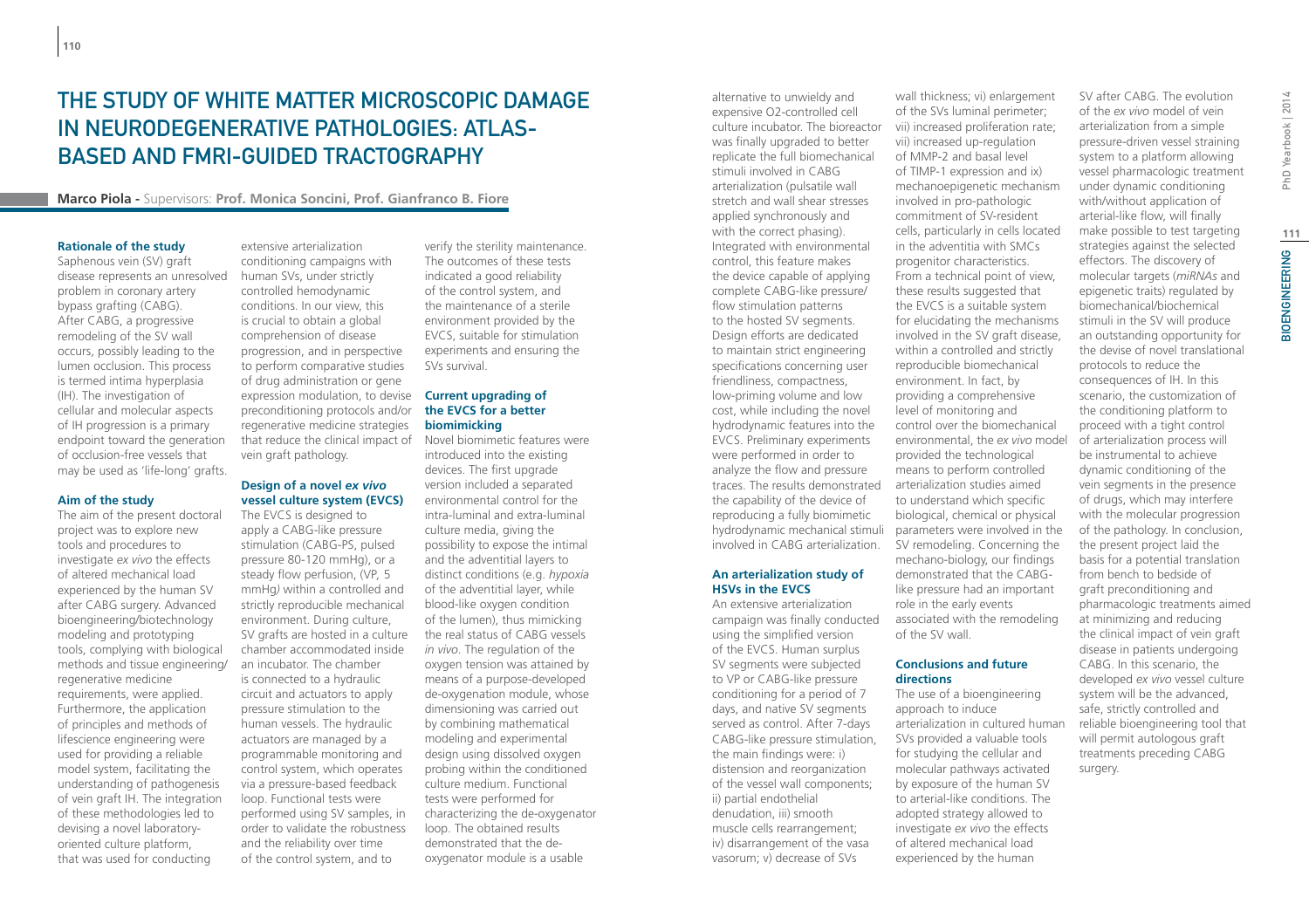# Enhancing the information content of BOLD fMRI data analysis through uni- and multimodal approaches

#### **Roberta Sclocco -** Supervisor: **Anna Maria Bianchi, Sergio Cerutti**

Although magnetic resonance imaging (MRI) was invented in the early 1970s, its use in cognitive neuroscience expanded greatly with the advent of blood oxygenation level dependent (BOLD) functional imaging, and by now functional MRI (fMRI) is a mainstay of neuroscience research. Standard analysis of fMRI data relies on a general linear model (GLM) approach to separate stimulus-induced signals from noise. In the GLM approach, the time course associated with each voxel is modeled as a weighted sum of one or more known predictor variables (e.g., the onset and offset of an experimental condition) plus an error term. The aim of the analysis is to estimate if, and to what extent, each predictor contributes to the variability observed in the voxel time course. This approach is nowadays the most popular among methodologists and neuroimagers, since it is: 1) conceptually simple; 2) an incredibly flexible tool; 3) implements the standard statistical testing framework; and, maybe the most important feature, 4) readily available in standard packages (SPM, FSL, Afni). Therefore, proposing approaches to unimodal and multimodal fMRI data analysis within the GLM framework appears to be particularly favorable, both for their

simplicity and their immediate applicability in the neuroimaging community.

The present dissertation is composed by three main sections. The first one is devoted to the integration between BOLD fMRI data and various biological signals. In fact, the recent technological advances allow now the acquisition of different measurements concurrently with fMRI, opening thus the way to multimodal integration analyses aimed at identifying the neural correlates of different physiological signals. In particular, the complementary features of electroencephalography (EEG) and BOLD-fMRI constituted the basis for recent developments in the integration of these neuroimaging modalities. One of the possible approaches combines EEG and fMRI measurements by using temporal- or frequency-specific information derived from EEG to obtain regressors of interest then used in the common GLM framework: this multimodal strategy is usually referred to as EEG-informed fMRI analysis and it differs from the classical fMRI analysis in its unique ability to selectively localize the fMRI correlated to specific neuronal events or rhythms. In particular, the issue of estimating the correct EEG-to-BOLD transfer function is addressed. In addition of the autonomic response to a

to the investigation of the neural correlates of the EEG signal, one of the central outstanding questions, given the features of the BOLD signal, is whether and how autonomic nervous system (ANS) functions are related to changes in brain states as measured in the human brain. Several research lines have made important progress in showing that ANS functions such as cardiac pulsation, heart rate variability and skin conductance could be considered as a theoretically meaningful component of the signal that is useful for understanding brain function. This hypothesis holds particularly when studying cortical systems involved in regulation, monitoring and/or generation of ANS activity, such as those involved in decision making, conflict resolution and experience of emotions or aversive stimuli. Following this assumption, a growing number of studies have investigated the role of different cortical, subcortical and brainstem regions in autonomic control during a variety of different tasks and sensory stimuli, in order to identify the human central autonomic network (CAN). In the present work, sympathetic and parasympathetic correlates of nausea are explored (Figure 1). Finally, in addition to identifying the neural correlates

specific stimulus, the ANS/fMRI approach can also be useful to explain unexpected responses to stimuli known to elicit a robust involvement of the autonomic system, as in the case of aversive about connectivity structure. stimuli like pain sensation. The ANS/fMRI analysis can offer in these situations a possible explanation for some observed "atypical" responses, allowing at the same time to link specific brain regions to the generation and the regulation of autonomic different but equally important outflow to the examined stimulus.

In the second section, connectivity analysis of BOLD fMRI time series is addressed. The estimation of causal relationships within brain networks can be achieved by two main analysis approaches: model-based (e.g., structural equation modeling (SEM) and dynamical causal modeling (DCM)) and data-driven methods (e.g., Granger causality analysis or GCA based on vector autoregressive (VAR) modeling). Both approaches try to estimate directed causal influences between cerebral structures by extracting useful information from the temporal dynamics of signal that measure directly or indirectly neural activity from different regions/ areas. The choice between GCA and DCM was recently widely debated in literature. On the one demonstrated by giant evoked hand, GCA does not use any

the relationships between BOLD signal and neural activity; on the other hand, DCM needs strictly defined a priori hypothesis Even though these two different approaches are often described as opposites, it may be more constructive to think GCA and DCM as two complementary methods that try to explore connectivity, since they occupy positions on a spectrum from "purely exploratory" to "purely confirmatory" methods. While DCM is fully implemented within one of the standard packages for fMRI analysis, GCA is usually carried out by means of ad hoc or already existing scripts adapted for the purpose. Therefore, an attempt was made to realize a specific toolbox for GCA on fMRI data, which was then applied to the study of epileptic seizure propagation. Finally, in the third section of the present work, a dynamical fMRI analysis is proposed for the study of the motor cortex hemodynamic modulation in an Unverricht-Lundborg (ULD) syndrome population. In ULD's disease, the most common progressive myoclonus epilepsy (PME) found in Europe, there is a common sensory cortex hyper-excitability, potentials, accompanied

biophysical model to account for



**1. Parasympathetic (A) and sympathetic (B) correlates of nausea.**

by defective sensorimotor integration. Despite the significant distortions in time and topographical distribution found in the alpha and beta bands synchronization/ desynchronization (ERD/ERS) pattern, a recent fMRI study did not reveal any difference with respect to a control group with regards to activation intensity, latency or extent effects. Therefore, adopting a dynamical approach able to explore withinblock modulation could allow to highlight differences otherwise invisible with a classical GLM analysis of a blocked design protocol.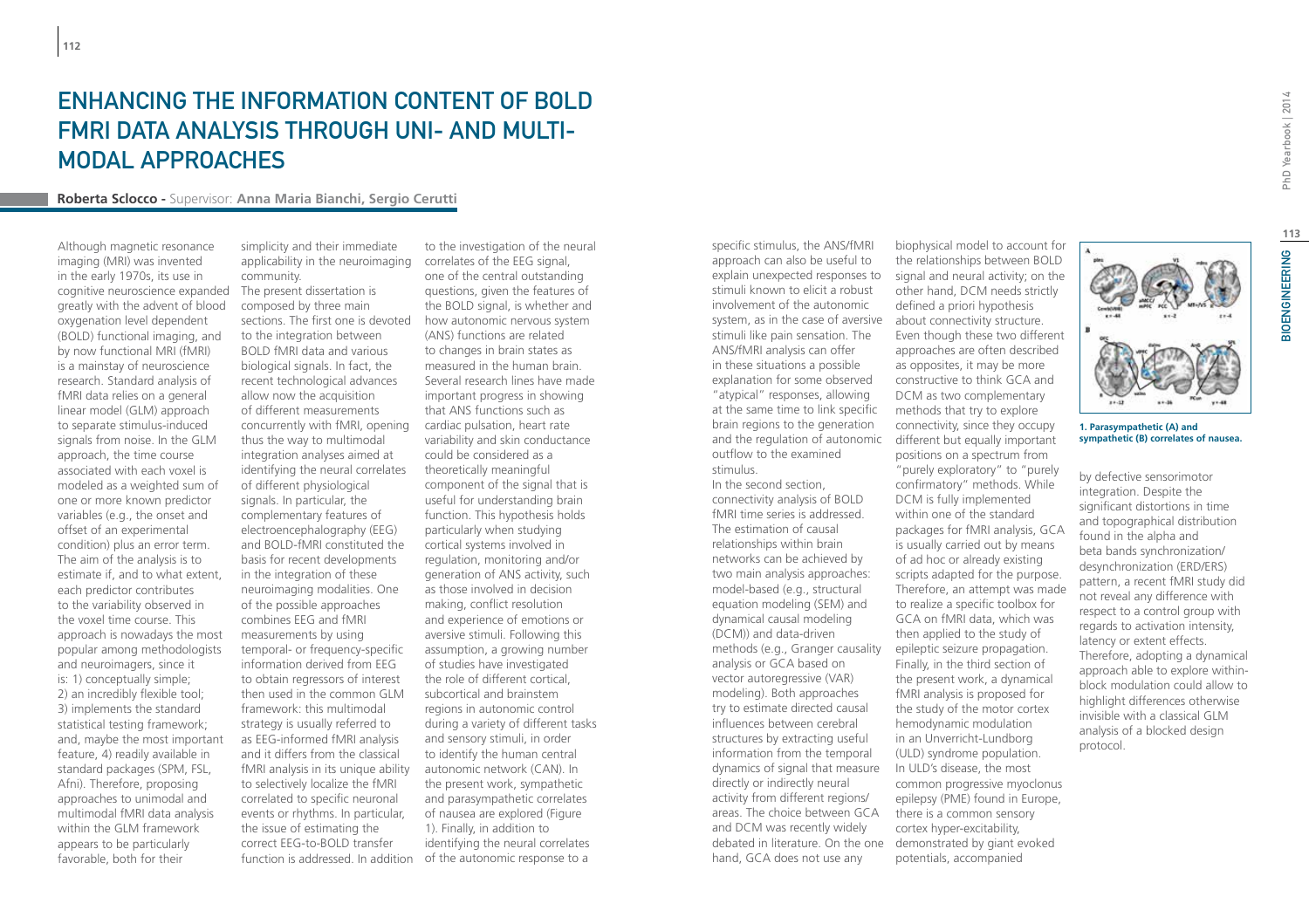# TUMOR TRACKING IN PARTICLE THERAPY. development of dedicated methods and experimental testing

**Matteo Seregni -** Supervisors: **Prof. Guido Baroni**

#### **Introduction**

Among the different radiation therapy techniques, particle therapy uses high energy ion beams to treat tumors with increased geometrical accuracy and enhanced biological effectiveness with respect to conventional photon radiation therapy. Considering thoracic and abdominal lesions, such advantages can be fully exploited only if inaccuracies caused by physiological organ motion (e.g. respiration) are compensated.

Tumor tracking is an effective motion compensation strategy currently applied in conventional radiotherapy: it consists in the real-time adaptation of the beam direction to follow the tumor motion along its trajectory. However, its application in particle therapy is challenging as the tumor motion interferes with the beam scanning path causing over- and under-dosages. In addition, radiological path length variations in the tissues traversed by the ions should also to be compensated by adjusting the beam energy.

In light of these premises, the aim of the proposed project is the development and the experimental testing of methods dedicated to motion modelling for tumor tracking in particle therapy.



**1. Surrogate driven tumor tracking general workflow.**

#### **Methods for tumor motion modelling**

The proposed methods are in the framework of the external surrogate-driven tumor tracking (Figure 1). This approach involves also developed by means of the training of a patientspecific correspondence model describing the relationship between the internal tumor motion and the external surrogate signal, which can be acquired non-invasively and at high sample rate. The trained model is then used during irradiation to estimate the target position as a function of the surrogate.

The first tracking strategy that was investigated involved the application of machine learning methods for the fitting of the internal/external correlation function. State augmented polynomial models (SM) were considered as an extension of

the current state of the art, represented by the CyberKnife® Synchrony RTS®. More complex models featuring specific generalization capabilities were Artificial Neural Networks (ANN) and Support Vector Regression (SVR). All the proposed models were tested individually as well as in a comparative study carried out on a Cine-MRI dataset, where the motion of multiple liver landmarks was recorded in five volunteers. Average tracking errors were

1.34 mm, 1.43 mm and 1.32 mm for SM, ANN and SVR, respectively. No clinically relevant performance differences among the three models were observed. Such results were comparable with the spatial resolution of the cine-MRI data (1.29 mm). A second tracking strategy was also tested: deformable image registration applied to timeresolved imaging (4D CT) was used to obtain a patient specific model able to estimate the entire CT volume corresponding to a given respiratory state. Such approach allowed to monitor the target position as well as the motion induced path length variation along the beam line. Retrospective studies on four lung cancer patients reported average geometrical tracking errors of 1.4 mm and water-equivalent path length differences between the estimated and the ground-truth volumes limited to 1.2 mm. **Experimental application of motion models in particle therapy**

In the framework of the European Project ULICE (Union of Light Ion Centers in Europe), experimental activities were carried out at CNAO (Centro Nazionale di Adroterapia Oncologica, Pavia, Italy) and GSI (*Gesellschaft für Schwerionenforschung*, Darmstadt, Germany) to test the feasibility of correlation models-based tumor tracking in scanned particle therapy. The main objective was quantifying the accuracy of this motion mitigation strategy by means of dosimetric measurements in phantom studies. The experiments relied on a

robotic phantom to generate external (thorax) and internal (tumor) motion. A dedicated



**2. Experimental set-up at GSI. The beam line (solid red line), the robotic phantom and the optical tracking system TVCs are highlighted.**

optical tracking system used two IR TV-Cameras to monitor the thorax motion (Figure 2), providing the inputs for two correlation models (SM and ANN), which estimated the target position in real-time. According to these estimations, tracking correction vectors were computed and applied to the beam relying on steering magnets.

The dose absorbed by the target was measured using an array of ionization chambers during static (reference), compensated (tracking) and uncompensated irradiations. The dosimetric differences measured when tumor tracking was performed showed a statistically significant difference with respect to the measurements concerning the uncompensated irradiation, proving the potential effectiveness of tumor tracking

#### **Conclusions**

and correlation models.

Different motion modelling methods were investigated. All the proposed strategies were proved to achieve tracking errors lower than 1.5 mm and therefore can be considered feasible methods for tumor tracking. Considering particle therapy, the dedicated experimental activities proved that respiratory motion can be effectively compensated by optically driven tumor tracking based on internal/external correlation models. Such results represent a relevant proof of technical feasibility for the future clinical application of this motion compensation strategy in particle therapy.

**115**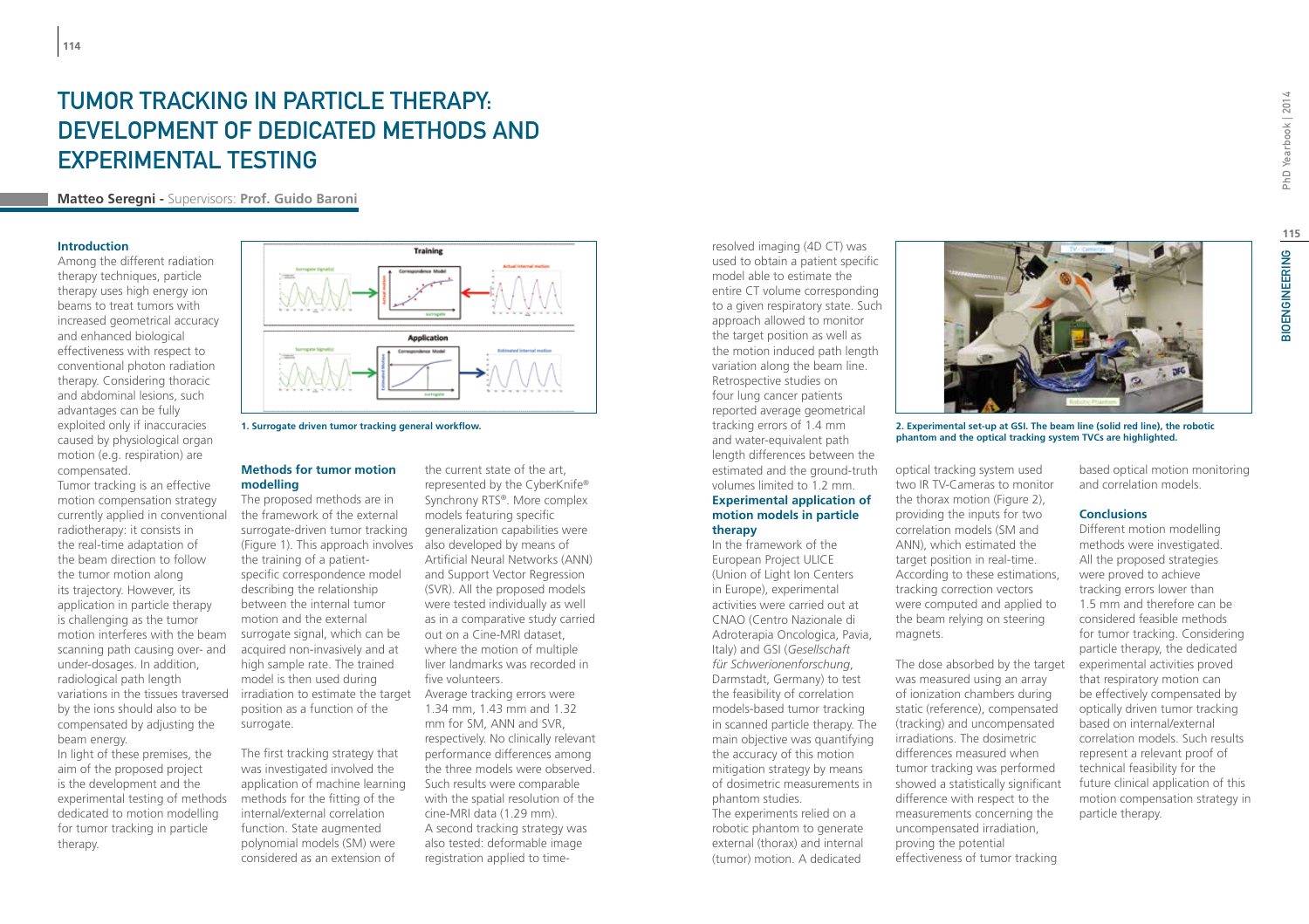# Innovative method for non-invasive pivot-SHIFT TEST QUANTIFICATION

#### **Cecilia Signorelli -** Supervisors: **Ferrigno Giancarlo**

Quantification of joint laxity is a critical issue in case of Anterior Cruciate Ligament (ACL) injury and surgery. In fact, ACL laxity measure serves in diagnosis, in evaluation of the severity of the ligament injury and also intraoperatively and postoperatively to quantify surgery outcome.

Clinical evaluation of ACL injury is performed by the execution of several clinical tests. Speaking of knee joint laxity it is important to discern static and dynamic laxity. Static laxity involves only one degree of freedom while dynamic laxity involves the whole joint kinematics and it is frequently presented as a symptom such as the feeling of "giving away".

The simplest tests that are able to assess knee static laxity are Lachman, Drawer and Varus-Valgus test. On the other hand, Pivot-Shift (PS) test highlights the dynamic behavior of the knee joint. Even if the static laxity tests are simple to perform and Lachman test is the most sensitive test in ACL diagnosis their outcomes result poorly correlate with symptoms, instability and patient's satisfaction.

Contrary to the static laxity test, PS test results to be correlated with joint instability, relief of symptoms, functional outcomes and patient's satisfaction after ACL reconstructive surgery.

Moreover it represents the most common symptom associated with ACL injury. Given that, the elimination of PS phenomenon is one of the main goals in ACL reconstruction. Currently, the ability to perform a correct diagnose of the injury severity as well as quantification of recovery after surgical treatment is mainly based on the surgeon's sensibility in interpreting the clinical examination. In fact, the main problem in the use of PS test is its complexity which makes itself a surgeon-subjective phenomenon that involves the clinical examination. To overcome this limit, during the last decades different kinds of arthrometers have been developed. However these tools are only able to measure the anterior-posterior laxity and not the dynamic rotation highlighted important that the purposed by the pivot-shift. Different studies reported an intraoperative evaluation of dynamic laxity using Computer Assisted Surgery (CAS) system as they allow a quantitative evaluation of PS test. Unfortunately being highly invasive a navigation system results applicable only during the surgery and excludes the possibility to evaluate the contralateral limb. Anyway, the proved reproducibility and accuracy of the CAS system for ACL laxity evaluation support their use as the reference gold standard against which other

devices should be tested. The present thesis presents a simple and non-invasive method for knee dynamic laxity assessment. The identification of the proper device, the definition of the laxity parameters, the determination of the protocol procedure for laxity assessment, the software development as well as the validation of the purposed method are all issues analyzed over the course of the present work. Since the PS is a complex whole joint kinematics, the idea is that a dynamics signal, such as the acceleration, can hold the information necessary to make a proper joint dynamic assessment. In order to be used during the clinical practice it is device results to be non-invasive, economically convenient, simple to be used and able to perform an automatic diagnosis with reproducible results. The purposed device for dynamic laxity assessment consisted in a tri-axial accelerometer skin fixed to the lateral aspect of the tibia by an hypoallergenic strap. From the analysis of the clinical requirements and PS biomechanics, the technical specification of the device were chosen as following: 32 g as weight, (58 x 35 x 16) mm as dimensions, acceleration range  $± 6$  g, resolution 3 mg ( $± 6$  g

Range), sample rate: 100 Hz, temperature range -40 °C / + 85 °C, Power Li-Ion Battery 5.0 V (rechargable).

The accelerometer was wireless connected to a tablet computer, provided by a specifically designed software, that was then commercially developed. The designed software specifically gave the possibility of automatically detecting the PS signal and extracting the defined laxity parameters. Given that, it allows the automatic quantification of the PS phenomenon analyzing the recorded signal while executing PS-test itself. In details, a signal template, which reproduced the 3D acceleration average trend while PS phenomenon occurs, was passed along the whole signal in order to recognize the presence of similar patterns. The acceleration signal was sampled at 100Hz. The recognition of the signal interesting share was based on the calculation of the Pearson's correlation coefficient between the template and the corresponding part of the windowed signal. The data acquisition concerning the 35 patients was used to define the template. The followed methodology has assured a recognition of PS repetitions with an accuracy of 96.7%, a sensitivity of 81.7% and a specificity of 99.3%. The results confirmed that it can be considered as a valid method for the automatic screening of the acceleration signal during PS test.

Within the acceleration signal different parameters were identified as significant: the maximum, the minimum, the range and the averaged jerk between the maximum and

minimum. The proposed method was tested in different clinical studies, aimed to highlight: (i) the influence of the muscular contraction and guarding during the acquisition; (ii) the reliability of the defined parameters in detecting ACL lesion; (iii) the comparison with a navigation system used as a gold-standard for PS quantification. All the clinical evaluations were performed at Istituto Ortopedico Rizzoli (Bologna, Italy). The anesthesia on the purposed method was also analyzed confirming that the there were not statistical significant differences between pre-to-post anesthesia for the defined laxity parameters. The clinical validation was performed on 66 consecutive patients who underwent ACL reconstructive surgery. The method showed a good reliability as the mean intraclass correlation coefficient was equal to 0.79. Moreover, the ACL-deficient knees presented statistically higher values for the identified parameters than

the controlateral healthy limbs. A validation of the purposed device has been performed using a commercially available navigation system. An expert surgeon intraoperatively executed the PS test on fifteen patients before ACL reconstruction surgery. The anteroposterior tibial acceleration calculated by the navigation system and the acceleration obtained by the non-invasive sensor were compared obtaining a good direct correlation between them (rs=0.72, P<0.05). Even the evaluation of the soft

tissues artifacts was assessed underlining a RMS displacement PhD Yearbook | 2014

laxity without requiring excessive expenditure of costs and time. The non-invasiveness of the tool has the dual advantage of allowing both the comparison injured-to-contralateral joint as well as the applicability even in the private practice were the CAS system are useless. The surgeons need and are ready to obtain quantitative evaluation about knee laxity and this approach results useful in customizing the surgical approach and treatment plans be patient specific. In conclusion the presented device represents a reliable, not-expensive, simple to use quantitative aid in the preoperative and non-invasive ACL injury evaluation as well as during the intraoperative dynamic laxity evaluation and also for the assessment of functional recovery during follow-up controls.

equal to  $(4.9\pm2.6)$  mm. The obtained results confirmed the feasibility of the purposed method in dynamic laxity assessment during the whole patient evaluation in clinical practice and operating room, as well. It is worth noting that the described method represent a simple solution in case of ACL injury which may help the surgeon in quantify the dynamic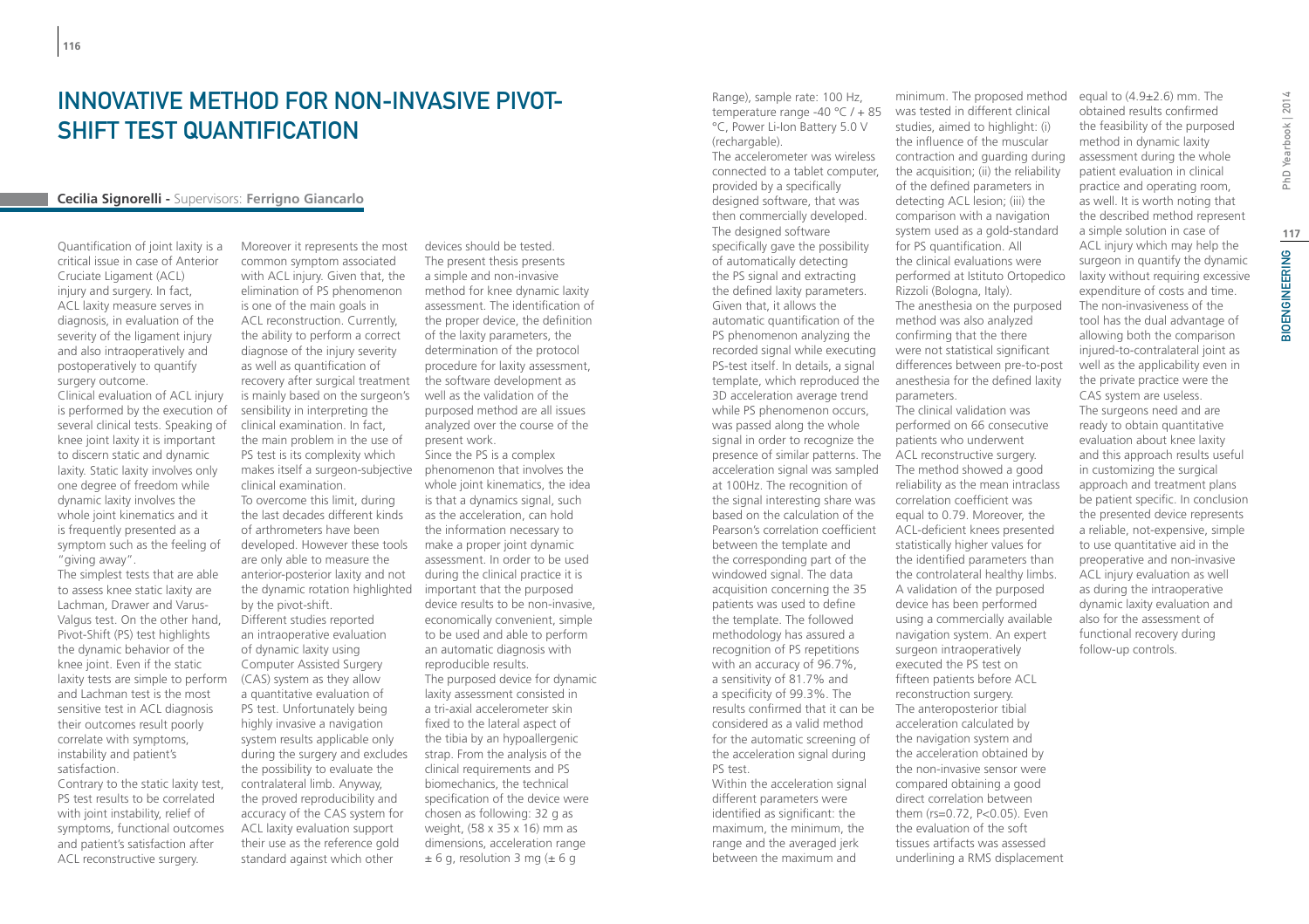# New Methods for monitoring lung function in preterm newborns to optimize ventilatory support

#### **Chiara Veneroni -** Supervisor: **Prof. Raffaele Dellacà**

Preterm birth is a significant perinatal health problem across the globe, affecting approximately 9.6% of all births worldwide (12.9 million/ year) (Beck et al. 2010). The preterm lung is structurally and biochemically immature and vulnerable to injury and this has a great impact in terms of associated mortality, short and long-term morbidity and financial implications for healthcare systems (Petrou et al. 2011). Several studies suggested that combining less invasive care strategies that avoid excessive oxygen and ventilation may decrease the incidence and severity of chronic pathologies as bronchopulmonary dysplasia (BPD) (Jobe 2011). Customization and continuous optimization of the treatment from the first moment of life on play a key part to avoid secondary injure. In particular, it is important to: i) recruit the lung at birth without overdistending it, ii) keep it open by applying the lowest pressure that prevents derecruitment during invasive or non-invasive supports and iii) adjust the settings according to the lung function changes related to lung growth and to the course of the pathology. However adequate tools available at bedside that can monitor lung function to guide the physician in identifying optimal ventilatory settings

during resuscitation at birth as well as during invasive and non-invasive ventilation are still missing.

The aim of this work is to develop methods and technologies to monitor lung function at bedside during the different approaches of the ventilatory support in preterm newborns to provide tools that improve the tailoring of the ventilatory strategy in order to minimise the negative outcomes that permanently compromise the quality of the future life of these infants.

*Invasive ventilation.* We identified the measurement of input impedance (Zin) of the respiratory system by forced oscillation techniques (FOT) as a promising tool for monitoring lung function during invasive ventilation. In fact, with an appropriate set up Zin can be easily monitored during clinical practice and animal studies have shown that it can identify an optimal mechanical positive end expiratory pressure (PEEP) in animal models of respiratory distress syndrome (RDS). Therefore we developed and validated in vitro new set-ups and methods to permit Zin measurements in preterm newborns. In vivo measurements proved them to be able to provide accurate Zin measurement without

interfering with breathing. Moreover Zin was useful to study clinical interventions that could modify end-expiratory lung volume and its distribution like PEEP and prone positioning. In particular we observed that Zin changes vs PEEP in infants with RDS present a similar behaviour to animal models of RDS, suggesting that a PEEP optimized on Zin bases could attenuate signs of ventilator induced lung injury (Kostic et al. 2011). The trend of Zin with PEEP in patients with BPD suggests that the role of PEEP in this population could be different and related to maintained airways patency. Even if these results are based on a small population and need confirmation, they suggest that Zin could have a role in optimizing the settings also for this group of patients. Moreover, the measured changes in the response to PEEP of Zin during the first week of life emphasize the importance of continuous adaptation of the treatment to the respiratory system condition.

*Non-invasive ventilation.* Nowadays significant efforts are directed to the improvement and development of new modalities of non-invasive ventilation in order to overcome the limits of the present technology and to avoid intubation in the majority of the infants. However the

mechanisms of functioning of the new modalities are still unclear and tools to optimise the correlation of EELV with respect support are still missing. During these modalities the assessment of lung mechanics is becoming more difficult as the interfaces with infants are developed to reduce dead space and improve infants' comfort. Moreover a crucial role is played by the infant's spontaneous respiratory activity and it is more evident in respect to invasive ventilation that the mechanical condition of the lung is the results of the interaction between the respiratory support and control of breathing. Therefore not only lung mechanics but also other indices could be useful to guide pressure titration. We identified the variability analysis of breathing pattern as a potentially useful tool as it permits to obtain information about control of breathing as well as mechanical properties of the thoraco-pulmonary system. Between the different method to quantify variability, detrended fluctuation analysis (DFA) has the advantage of not requiring the stationarity of the data and of distinguishing between intrinsic fluctuations generated by a complex system and those caused by external stimuli acting on the system. In a group of preterm infants treated recruitment and minimizes with nCPAP in their first day of life, we found that optimising

nCPAP on oxygenation bases results into a lower long term to the absence of nCPAP or a high nCPAP value. These preliminary results suggest that variability analysis of the breathing pattern could provide useful information for tailoring ventilatory support. Studying the variability on different time scale of different signals that can be easily obtained in clinical practice and quantified it by different metrics is a possibility

worthy to explore.

*Resuscitation at birth.* Finally, we applied Zin by FOT to monitor lung mechanics during resuscitation in order to provide important information for the optimization of this procedure. A dedicated set up has been developed to allow the measurement in such a delicate moment without the presence of technical staff. In collaboration with Acutronic Medical System (Switzerland) we developed and validated a set up that exploits FabianHFOV device for FOT measurements. Preliminary in vivo studies suggest that Zin can be useful to understand changes in respiratory mechanics due to this manoeuvre and to design a strategy of resuscitation at birth that maximises the final the stress applied to the tissue during the manoeuvre. Having

this measure it will not be necessary to identify a procedure that works for all infants, but it will be possible to personalise the settings in real time based on the response of the respiratory system.

In conclusion, we developed new methods to monitoring lung function in preterm newborns. Even if further studies are needed to investigate the role of these measurements in the management of preterm infants, the performed in vivo studies have shown that they have the potential to be used in clinical practice providing important feedback on lung function to the clinicians.